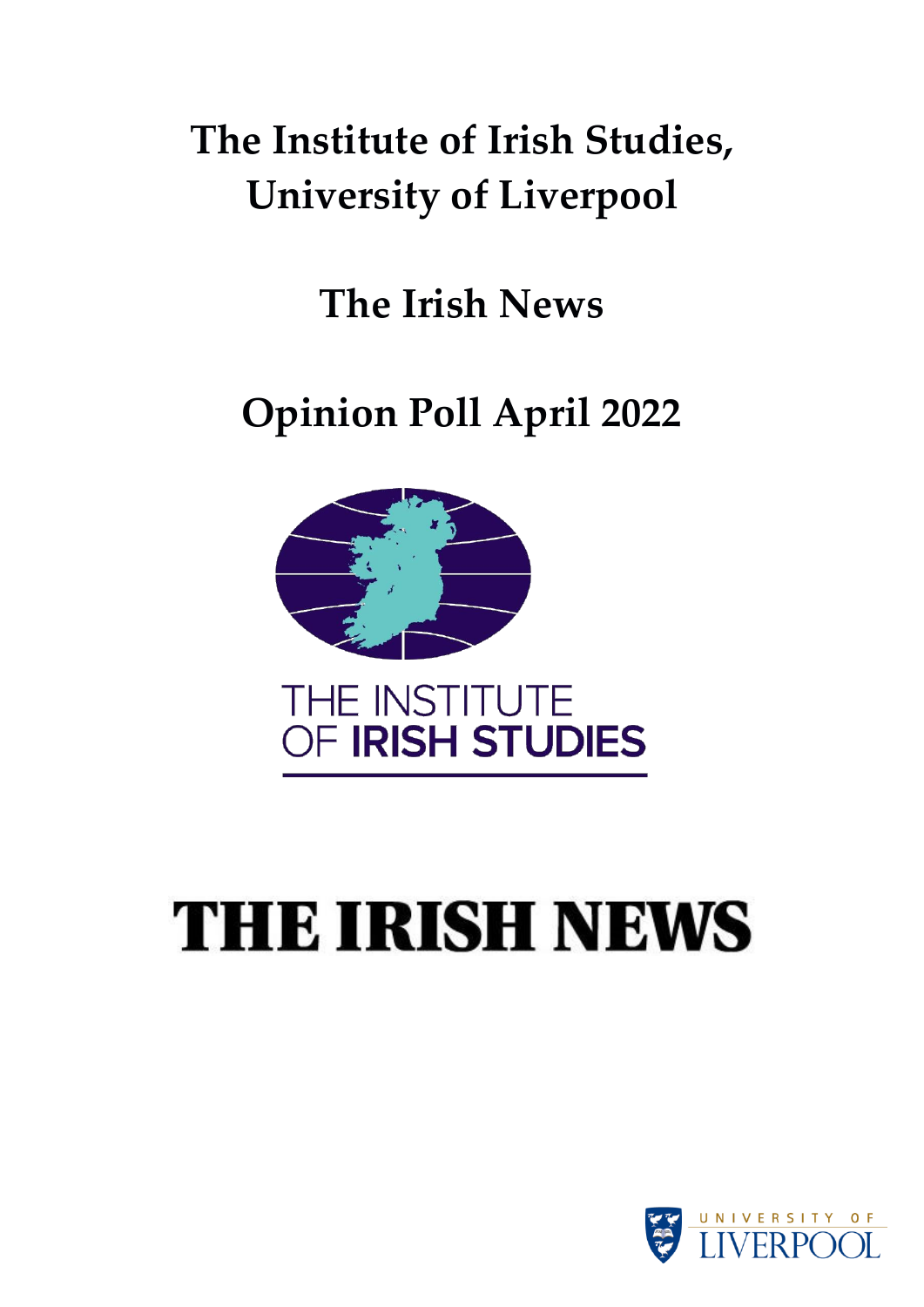

The 3rd of 4 tracker and attitudes surveys has been delivered by the Institute of Irish Studies, University of Liverpool, in association with the Irish News. The panel survey was conducted between 11<sup>th</sup> and 26<sup>th</sup> March and was undertaken by SMR. The 3 groups unionist, nationalist and neither unionist or nationalist were of near equal size. There were 1000 respondents with and estimated margin of error of 3.1%.

The main findings include:

- Sinn Fein remain set to be the largest party although the DUP are up slightly since February.
- Two-thirds of nationalists believe that if *'devolved politics worked better people would focus less on the constitutional question'*.
- 30% would vote for a united Ireland tomorrow which only rises to 33.4% regarding voting in 10-15 years.
- Only a quarter would vote for a united Ireland if it meant paying higher taxes or for healthcare.
- A quarter of Sinn Fein voters and nearly 30% of SDLP voters agreed that they would not vote if taxes were higher, and healthcare had to be paid for.
- The majority wish for Assembly reform, especially regarding the designation unionist, nationalist and neither. Less than 10% disagreed that '*if a policy is supported by 60% of all MLAs, that should be enough to demonstrate crosscommunity support in the Assembly*'.
- Nearly 80% agree that MLAs should not be paid if the Assembly does not return post-election.
- Contrary to opinion the majority in each community believe that **'Executive parties should jointly seek mitigations and easements from the EU regarding the Protocol'.**
- Half as many unionists (53.4% to 27.7%), nationalists (62.3% to 34.2%) and neithers (46.5% to 23.2%) agreed that the O'Neill, Foster and Givan delivered for society compared to Paisley, McGuinness and Robinson.
- Fewer than half as many unionists (55.5% to 23.2%), nationalists (63.6% to 31.3%) and neithers (46.2% to 18.8%) agreed that O'Neill, Foster and Givan delivered reconciliation compared to Paisley, McGuinness and Robinson.
- 14.4% of unionists will transfer to DUP.
- 11.3% of nationalists will transfer to Sinn Fein.
- A mere 1.1% and 3.5% of neithers would transfer to the DUP and Sinn Fein respectively.

In sum, Sinn Fein are on course to be the largest party. The share for parties other than DUP and Sinn Fein has generally grown and should lead to the two largest parties losing some seats or at least not gaining.

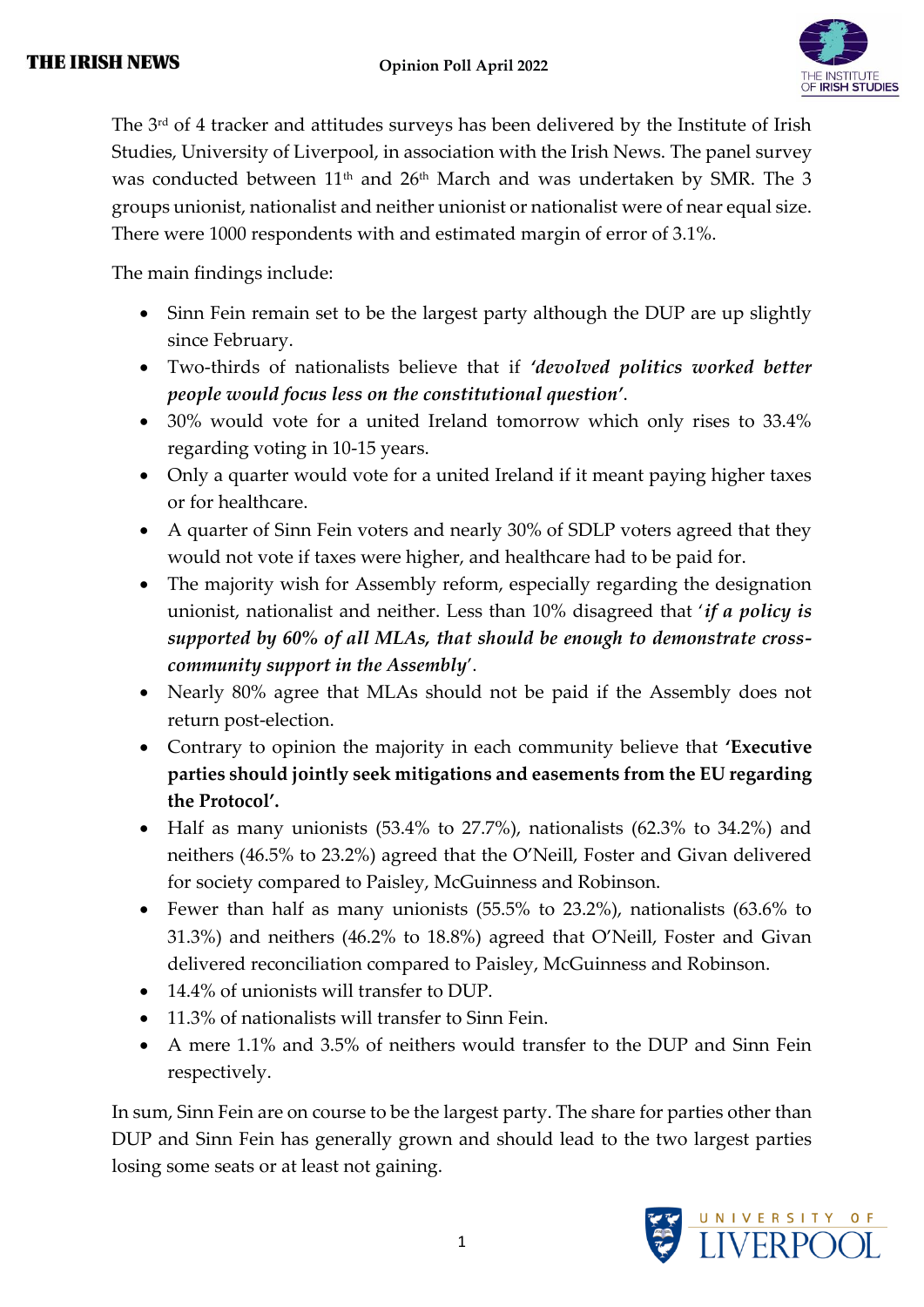

Overall, a younger generation is slowly moving away from constitutional parties.

#### **Electoral and Ministerial Performance**

About the Assembly Election results 2017, we find the following:

- The DUP remains as the worst performer at -7.9% although they are up since February 2022 poll.
- Sinn Fein are moving back to their 2017 performance.
- The Alliance Party are generally holding the growth they achieved between 2017 to 2019.
- The two non-constitutional parties the Green and Alliance are sitting on 18.9% of first preferences. In 2017 they achieved 11.8%.
- Regarding ministerial performance Robin Swann (59.6%) was ranked highest regarding the share who stated that his performance was good to excellent, Naomi Long (46.1%) was ranked second followed by Nicola Mallon (42.0%).
- Among unionist's 2<sup>nd</sup> party preferences are 14.4% DUP, 29.3% UUP and 8.1% TUV.
- Nationalists are twice as likely and unionists (20.9%) to transfer to Alliance with 38.9% opting SDLP.
- Neithers are more likely to transfer across the range of parties excluding the TUV (1.1%), DUP (1.1%) and Sinn Fein (3.4%). A quarter will vote SDLP, around a fifth Alliance and 1 in 8 will give a 2nd preference to the Greens or UUP. Alliance, UUP and SDLP are the most likely parties to receive 2<sup>nd</sup> preferences.
- DUP voters 2nd party transfers are mostly UUP (49.7%) and TUV (21.2%).
- Sinn Fein voter's preferences are mostly for SDLP (49.3%), Alliance (13.4%) and Greens (10.9%).
- Only 15.8% of SDLP voters will give a 2<sup>nd</sup> preference to Sinn Fein, with 10.5% will opt UUP and a very significant 43.4% for Alliance.
- 17% of UUP voters will give a  $2<sup>nd</sup>$  preference to the DUP, with 31% opting Alliance and 22% TUV.
- 26.6% of Alliance voters will opt SDLP, 16.5% UUP and 18.3% Greens.
- The bulk of TUV transfers are 40% DUP and 20% UUP.

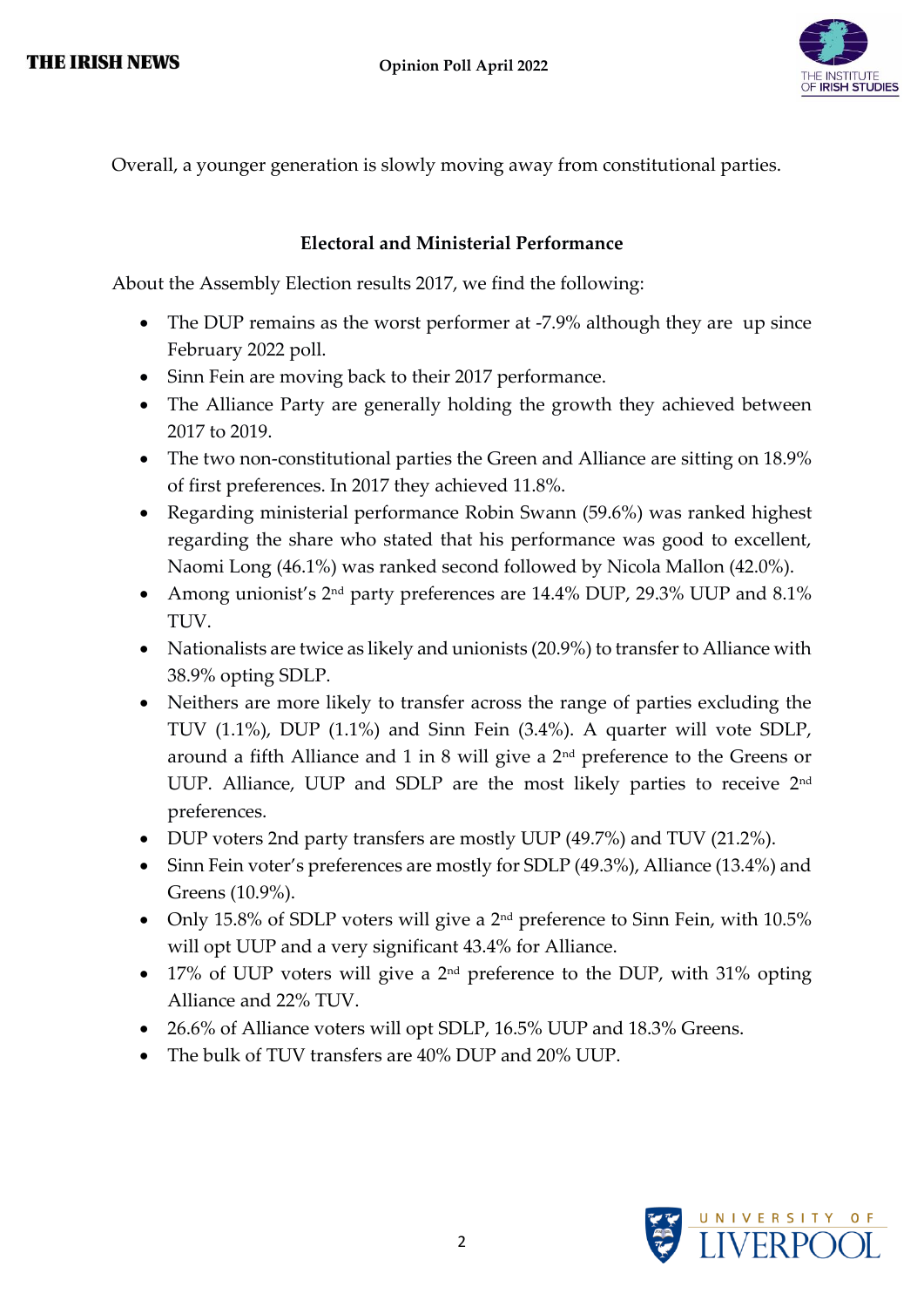

#### **Constitutional Question**

Since Brexit there has been a small growth in support for a united Ireland that is glacial as opposed to rapid.

- 30% would vote for a united Ireland tomorrow which only rises to 33.4% regarding voting in 10-15 years' time.
- Around a quarter would vote for a united Ireland even if *it 'meant paying higher taxes… or a fee for healthcare'.*
- A fifth of Sinn Fein voters and over a quarter of SDLP voters would not vote for a united Ireland if it *'meant paying higher taxes… or a fee for healthcare'*.
- 74.5% agree that next Executive should *'prioritise jobs, health and welfare over constitutional issues'*. 56.5 of unionists compared to 67.3% of nationalist agreed.
- 57.9% agree that '*if devolved politics worked better people would focus less on the constitutional question'*. 56.4 of unionists compared to 66.1% of nationalists agreed.
- 30% of neither unionist or nationalists compared to 70.6% of nationalists and 7.2% unionists would vote for a UI in 10-15 years' time. 34.6% of neithers disagreed that they would vote then for a united Ireland.
- 9.0% of unionists, 16.8% of nationalists and 26.0% of neithers did not agree or disagree that they would vote for a united Ireland in 10-15 years' time.

#### **Assembly Reform**

- Just over half support re-naming as 'joint minister', and removal of the unionist and nationalist designation compared to around a fifth who disagree.
- 62% support changing the procedure for cross-community support, which privileges the views of nationalist and unionist MLAs.
- 61.7% believe that *'60% of all MLAs … should be enough to demonstrate cross-community support in the Assembly*'.
- Nearly 80% agree that if the Assembly does not return MLAs should not be paid.
- There is strong support for the Assembly to collectively seek mitigations from the EU.
- Regarding *'a Citizens' Assembly should not be established'* only 27.5% of unionists, 10.6% of nationalists and 14.1% of neithers disagreed.

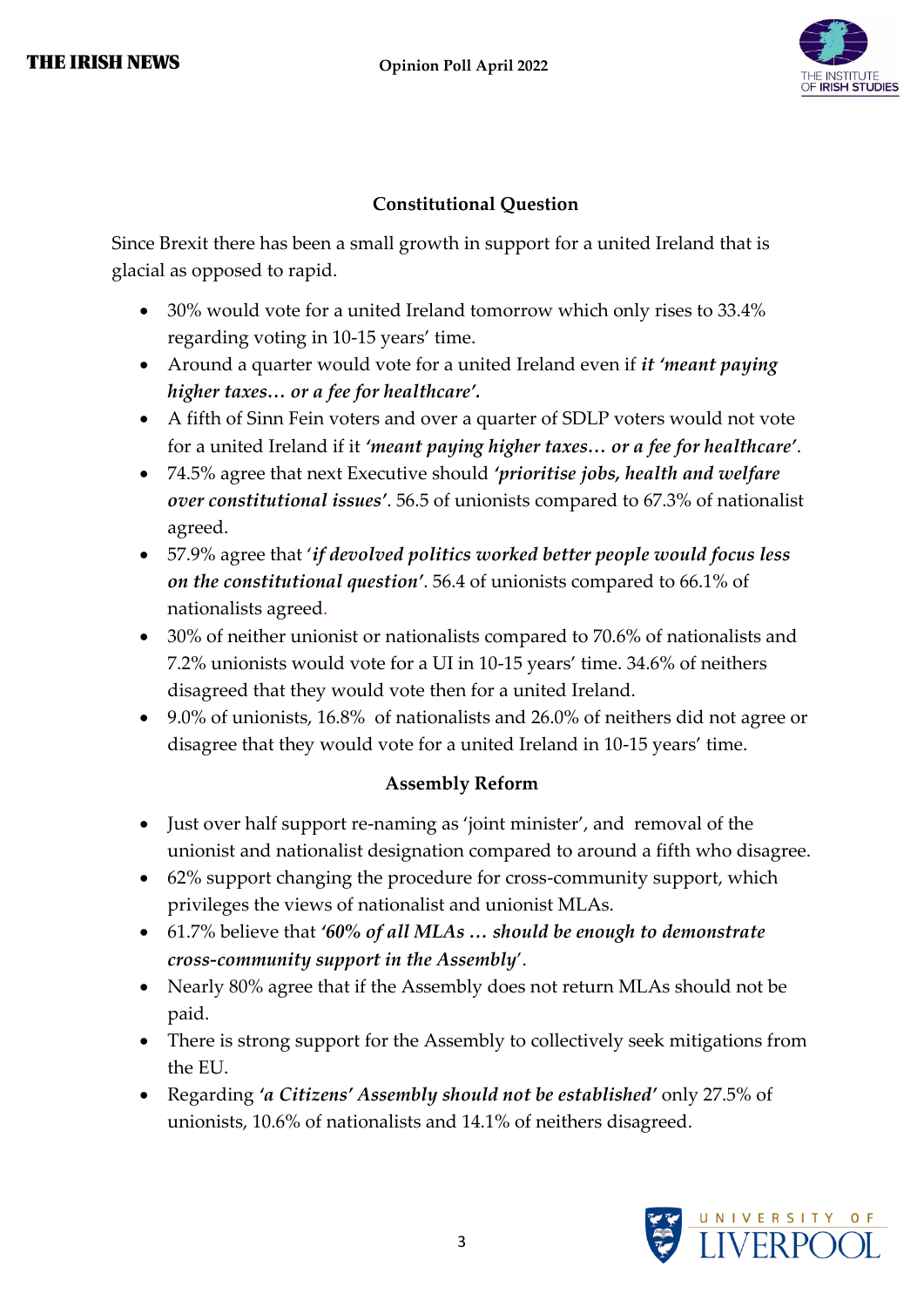

• Significant consensus among unionists (72.8%), nationalists (79.8%) and neithers (79.5%) agreed that *'the next Executive should prioritise jobs, health and welfare over constitutional issues'*.

#### **Society and Change**

- Contrary to opinion most respondents (58.1%) agreed that *'the Executive parties should jointly seek mitigations and easements from the EU regarding the Protocol'*. There was pronounced support among unionists 71.3%.
- 61.4% of unionists, 79.7% nationalists and 85.5% neithers support marriage equality.
- Neithers (63.4%) and Unionists (58.2%) are more supportive of the right to abortion than nationalists (48.8%).
- A significant 66.1% of nationalists agreed that *'if devolved politics worked better people would focus less on the constitutional question'.*
- Regarding post-Agreement change only 12.4% of unionists, 14.4% of nationalists and 20.2% of neithers disagreed that *'since the 1998 Good Friday Agreement violence has significantly declined'.*
- Only 14.8% disagreed that *'Northern Ireland has drawn in significant external and foreign investment'.*
- Over 70% of each community agreed that *'the politics of Northern Ireland remain sectarian*' with only 23.8% disagreeing that *'less sectarian crime is reported now'.*
- Only 1 in 5 disagreed that *'it is now safer to move between communities'*.
- 65.8% disagreed that *'politicians have moved beyond the divisions of the past'*.

# Tables Below

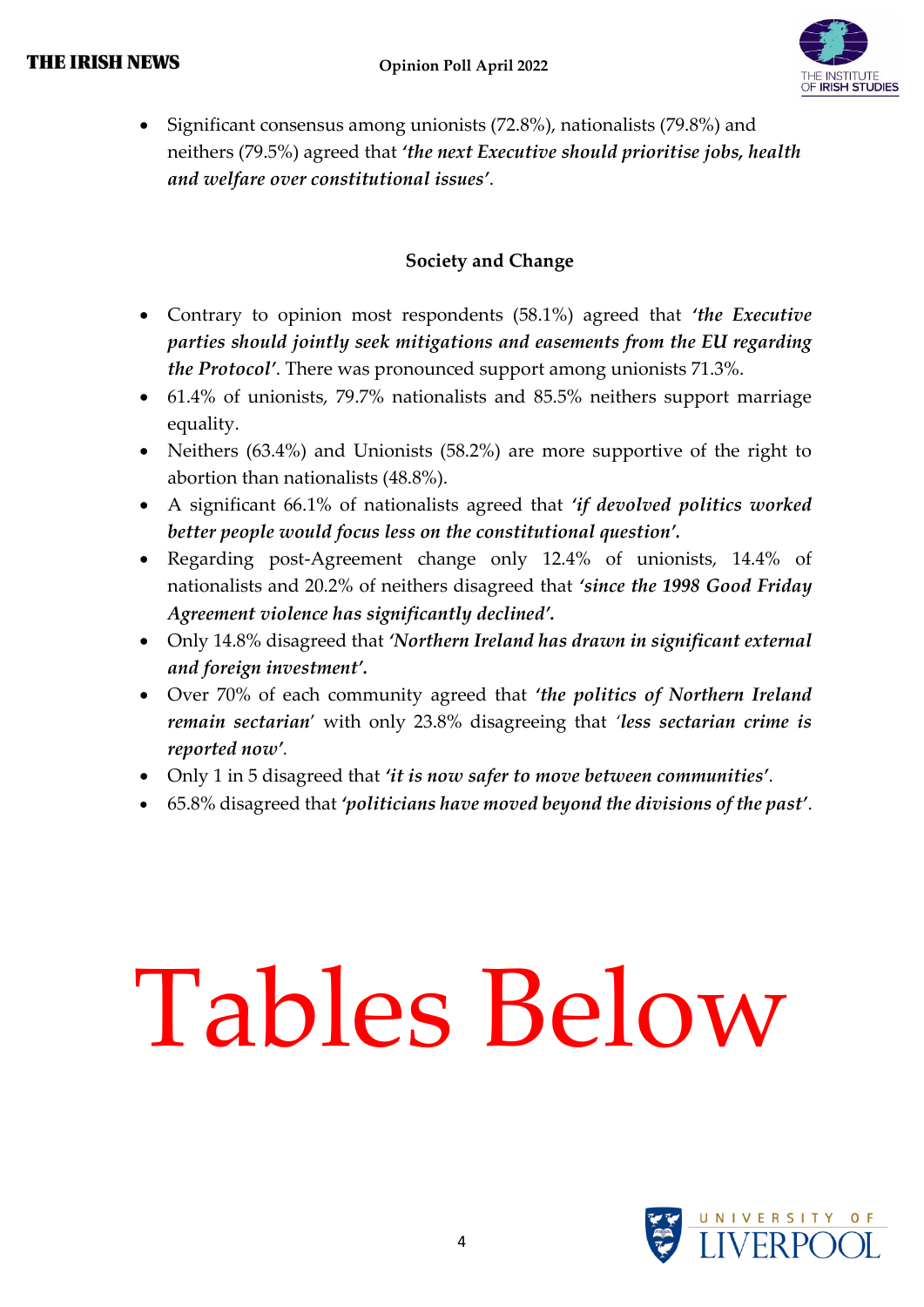

#### V**oting Intention**

| <u>Table 1</u> : Which party will you give your 1st preference vote to in the next Northern |  |
|---------------------------------------------------------------------------------------------|--|
| Ireland Assembly Election in May 2022?                                                      |  |

|                         | November<br>2021 | February<br>2022 | March<br>2022 | November 2021<br>Excluding undecided<br>/ will not vote | February 2022<br>Excluding undecided<br>/ will not vote | <b>March 2022</b><br>Excluding undecided<br>$\prime$ will not vote |
|-------------------------|------------------|------------------|---------------|---------------------------------------------------------|---------------------------------------------------------|--------------------------------------------------------------------|
| <b>DUP</b>              | 16.4             | 13.3             | 15.0          | 20.6                                                    | 19.4                                                    | 20.2                                                               |
| <b>SF</b>               | 18.7             | 15.9             | 20.0          | 23.5                                                    | 23.2                                                    | 27.0                                                               |
| <b>SDLP</b>             | 9.1              | 6.8              | 7.6           | 11.4                                                    | 9.9                                                     | 10.3                                                               |
| <b>UUP</b>              | 10.4             | 9.6              | 10.1          | 13.0                                                    | 14.0                                                    | 13.5                                                               |
| Alliance                | 13.8             | 10.6             | 10.9          | 17.3                                                    | 15.6                                                    | 14.6                                                               |
| <b>TUV</b>              | 4.5              | 4.4              | 4.0           | 5.6                                                     | 6.4                                                     | 5.4                                                                |
| Greens                  | 3.1              | 4.3              | 3.2           | 3.9                                                     | 6.3                                                     | 4.3                                                                |
| Aontu                   | 0.6              | 0.2              | 0.2           | 0.7                                                     | 0.3                                                     | 0.3                                                                |
| NI Con                  | 1.3              | 0.6              | 0.7           | 1.6                                                     | 0.9                                                     | 0.9                                                                |
| <b>PBP</b>              | 0.8              | 1.6              | 1.6           | 1.0                                                     | 2.3                                                     | 2.1                                                                |
| Other                   | 0.7              | 1.2              | 1.0           | 0.8                                                     | 1.7                                                     | 1.3                                                                |
| Undecided               | 13.0             | 19.7             | 17.2          |                                                         |                                                         |                                                                    |
| Will not<br><b>Vote</b> | 7.8              | 11.9             | 8.4           |                                                         |                                                         |                                                                    |

#### **Table 2: 1 st preference voting intention (excluding undecided / will note vote) compared to Assembly Election 2017 results**

|                                  | <b>March 2022</b> | <b>Assembly Election 2017</b> | Change |
|----------------------------------|-------------------|-------------------------------|--------|
| <b>Alliance Party</b>            | 14.6              | 9.1                           | $+5.5$ |
| <b>TUV</b>                       | 5.4               | 2.6                           | $+2.8$ |
| Greens                           | 4.3               | 2.7                           | $+1.6$ |
| <b>Ulster Unionist Party</b>     | 13.5              | 12.9                          | $+0.6$ |
| (UUP)                            |                   |                               |        |
| Sinn Fein (SF)                   | 27.0              | 27.9                          | $-0.9$ |
| Social Democratic and            | 10.3              | 11.9                          | $-1.6$ |
| <b>Labour Party (SDLP)</b>       |                   |                               |        |
| <b>Democratic Unionist Party</b> | 20.2              | 28.1                          | $-7.9$ |
| (DUP)                            |                   |                               |        |

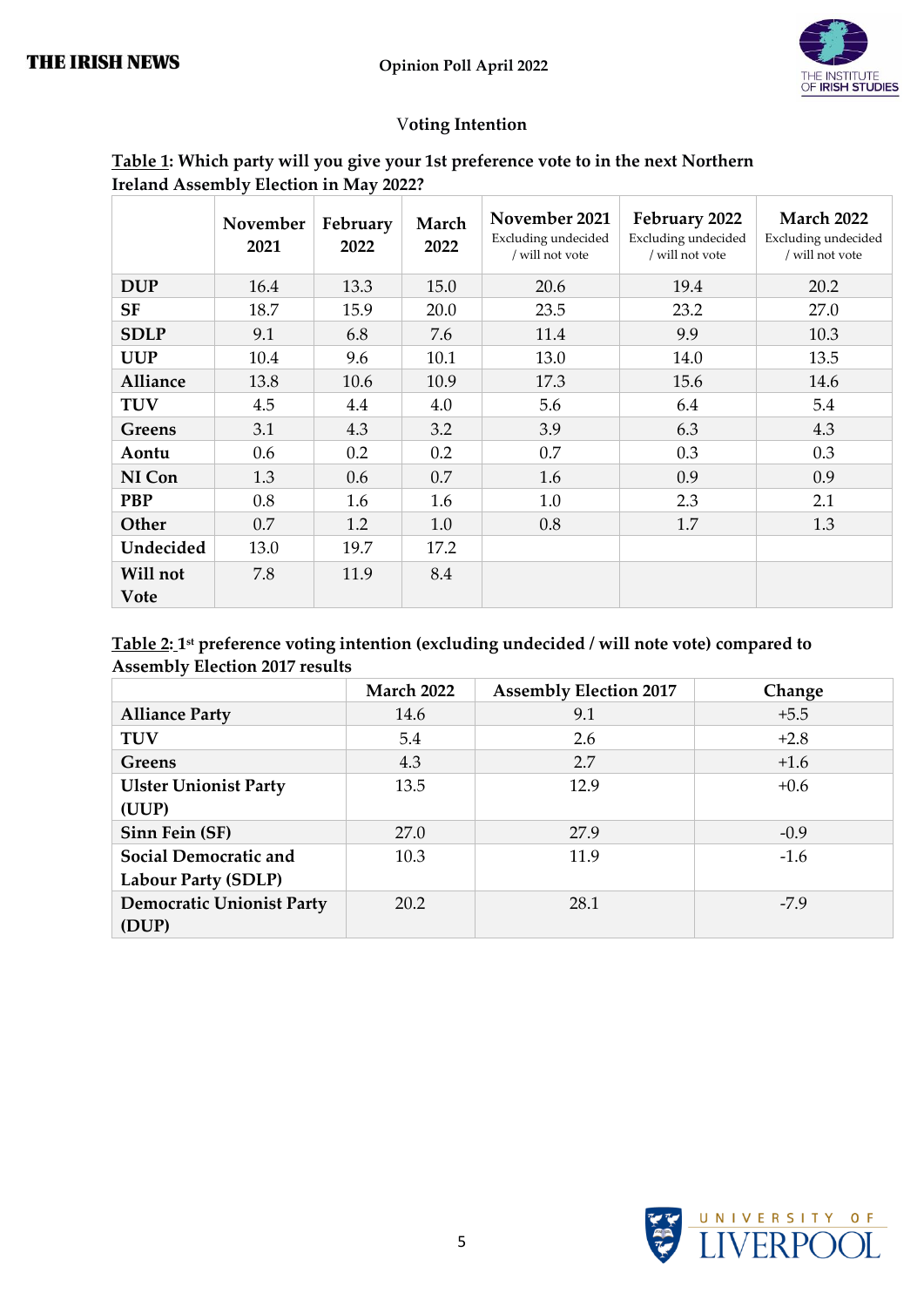

#### **Issue Preference**

| Table 3: What is the most important issue that concerns you? |  |
|--------------------------------------------------------------|--|
|--------------------------------------------------------------|--|

|                              | Unionist | Nationalist | <b>Neither Unionist</b> |
|------------------------------|----------|-------------|-------------------------|
|                              |          |             | nor Nationalist         |
| Health                       | 25.5     | 33.0        | 29.7                    |
| <b>Covid Recovery</b>        | 9.5      | 11.9        | 8.7                     |
| Economy                      | 29.8     | 30.2        | 35.5                    |
| <b>The Protocol</b>          | 20.9     | 2.1         | 3.6                     |
| Employment                   | 2.8      | 3.2         | 5.1                     |
| <b>Education</b>             | 1.5      | 2.1         | 2.2                     |
| Environment                  | 2.5      | 1.4         | 1.8                     |
| Housing                      | 2.2      | 2.8         | 3.3                     |
| Equality                     | 0.3      | 1.4         | 0.4                     |
| Crime                        | 0.3      | 1.4         | 2.2                     |
| Legacy issues                | 0.3      | 0.4         |                         |
| <b>Gender</b> issues         | 0.3      | 0.4         |                         |
| <b>Disability issues</b>     | 0.3      | 1.4         | 1.4                     |
| Immigration                  | 1.5      | 2.5         | 0.7                     |
| <b>Constitutional Issues</b> | 0.9      | 1.4         |                         |
| Other (Please specify)       | 1.2      | 4.6         | 5.4                     |

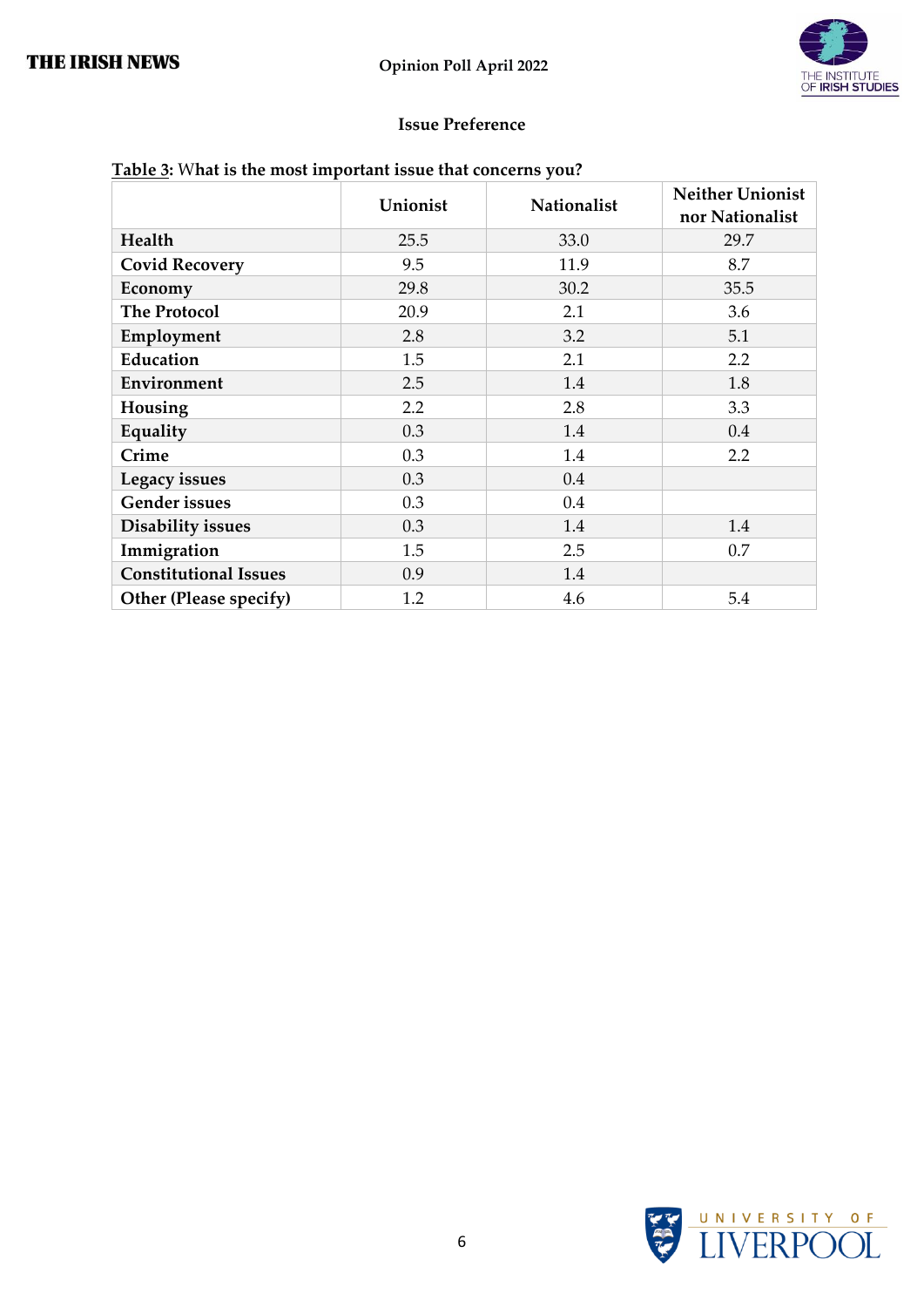

#### **Constitutional Question**

#### **Table 4: Attitudes to the Constitutional Question**

|                                                                                                                                           | Agree | <b>Neither</b><br>Agree/Disagree | <b>Disagree</b> | Do Not<br>Know |
|-------------------------------------------------------------------------------------------------------------------------------------------|-------|----------------------------------|-----------------|----------------|
| I would vote for a united Ireland<br>tomorrow                                                                                             | 30.0  | 18.7                             | 45.3            | 6.0            |
| I would vote for a united Ireland in<br>15-20 years' time                                                                                 | 33.4  | 17.9                             | 41.5            | 7.6            |
| The next Executive should prioritise<br>jobs, health and welfare over<br>constitutional issues                                            | 74.5  | 15.0                             | 6.9             | 3.5            |
| If devolved politics worked better<br>people would focus less on the<br>constitutional question                                           | 57.9  | 26.8                             | 6.5             | 8.1            |
| A united Ireland would mean a<br>lower standard of public services                                                                        | 36.6  | 22.5                             | 31.0            | 9.9            |
| A united Ireland would lead to<br>fewer public sector jobs                                                                                | 33.2  | 29.5                             | 20.6            | 15.8           |
| A united Ireland would deliver<br>economic benefits                                                                                       | 30.1  | 20.3                             | 40.6            | 9.0            |
| A united Ireland would create a<br>fairer society                                                                                         | 28.0  | 24.9                             | 38.7            | 8.5            |
| I would consider constitutional<br>change if the Northern Ireland<br>Assembly remained                                                    | 25.9  | 36.1                             | 22.2            | 15.8           |
| I would vote for a united Ireland<br>even if it meant paying higher taxes                                                                 | 24.9  | 16.7                             | 52.4            | 6.0            |
| I would vote for a united Ireland<br>even if it meant having to pay a fee<br>for the healthcare services currently<br>provided by the NHS | 23.3  | 16.0                             | 56.9            | 3.8            |

#### **Table 5:**

|                                            | Unionist | <b>Nationalist</b> | Neither |
|--------------------------------------------|----------|--------------------|---------|
| If devolved politics worked better people  | 56.4     | 66.1               | 63.4    |
| would focus less on the constitutional     |          |                    |         |
| question                                   |          |                    |         |
| The next Executive should prioritise jobs, | 56.5     | 67.3               | 49.1    |
| health and welfare over constitutional     |          |                    |         |
| issues                                     |          |                    |         |

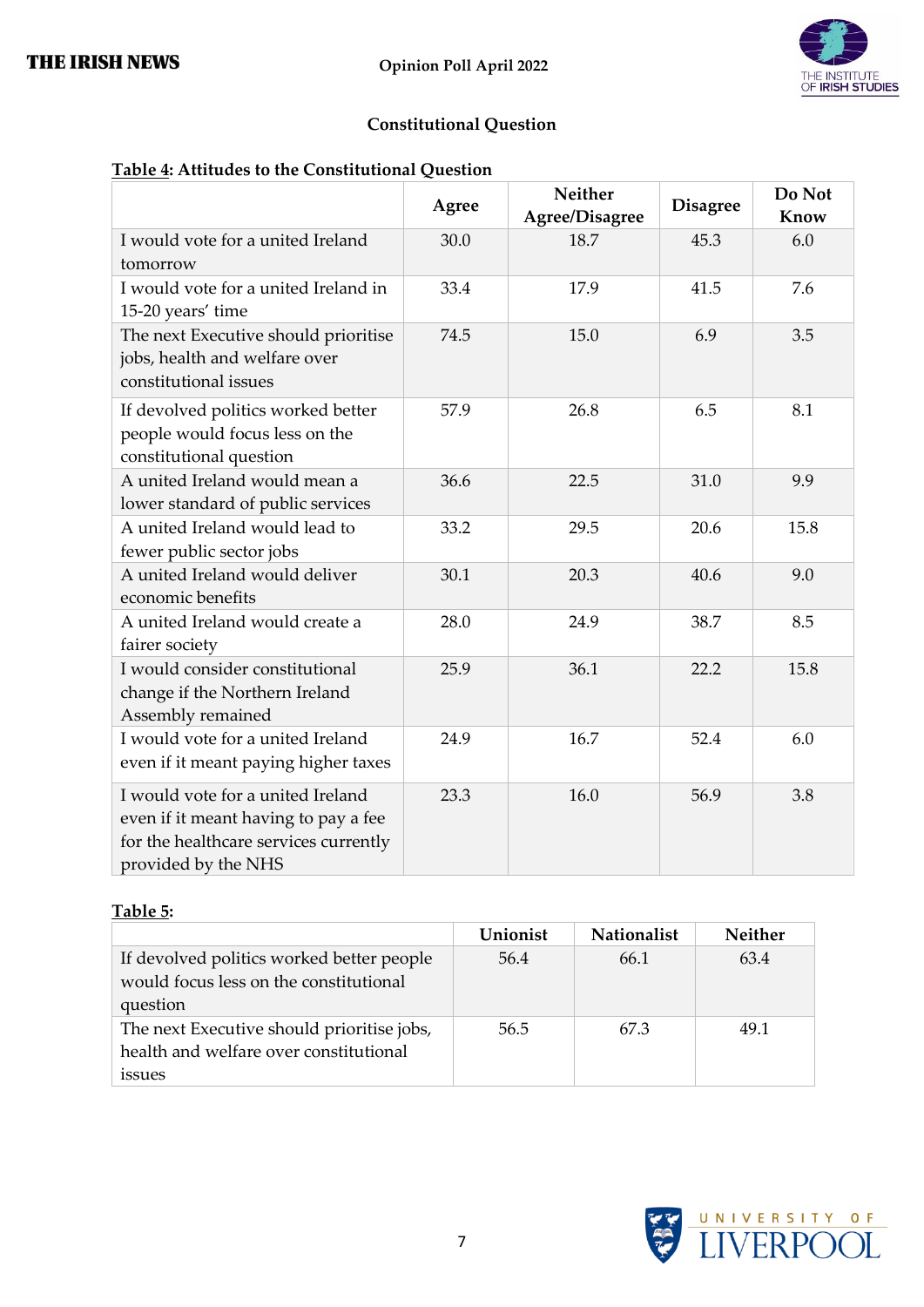

#### **Table 6: I would vote for a united Ireland tomorrow**

|                            | Unionist | <b>Nationalist</b> | <b>Neither Unionist</b><br>nor Nationalist |
|----------------------------|----------|--------------------|--------------------------------------------|
| <b>Strongly agree</b>      | 2.20     | 41.40              | 5.40                                       |
| Agree                      | 5.90     | 25.60              | 12.20                                      |
| Neither agree nor disagree | 4.60     | 24.90              | 29.10                                      |
| <b>Disagree</b>            | 8.00     | 3.90               | 19.40                                      |
| <b>Strongly disagree</b>   | 78.40    | 1.80               | 27.00                                      |
| Don't know                 | 0.90     | 2.50               | 6.80                                       |

#### **Table 7: I would vote for a united Ireland in 15-20 years' time**

|                            | Unionist | <b>Nationalist</b> | <b>Neither Unionist</b><br>nor Nationalist |
|----------------------------|----------|--------------------|--------------------------------------------|
| <b>Strongly agree</b>      | 2.2      | 35.3               | 6.5                                        |
| Agree                      | 5.0      | 35.3               | 22.7                                       |
| Neither agree nor disagree | 9.0      | 16.8               | 26.0                                       |
| <b>Disagree</b>            | 10.2     | 5.6                | 13.7                                       |
| <b>Strongly disagree</b>   | 72.1     | 2.4                | 20.9                                       |
| Don't know                 | 1.5      | 4.5                | 10.1                                       |

#### **Table 8: I would vote for a united Ireland even if it meant paying higher taxes**

|                            | Unionist | <b>Nationalist</b> | <b>Neither Unionist</b><br>nor Nationalist |
|----------------------------|----------|--------------------|--------------------------------------------|
| <b>Strongly agree</b>      | 3.4      | 35.8               | 3.2                                        |
| Agree                      | 2.8      | 23.2               | 9.4                                        |
| Neither agree nor disagree | 6.2      | 21.8               | 22.7                                       |
| <b>Disagree</b>            | 7.4      | 11.6               | 24.2                                       |
| <b>Strongly disagree</b>   | 79.3     | 3.5                | 34.7                                       |
| Don't know                 | 0.9      | 4.2                | 5.8                                        |

#### **Table 9: I would vote for a united Ireland even if it meant having to pay a fee for the healthcare services currently provided by the NHS**

|                            | Unionist | <b>Nationalist</b> | <b>Neither Unionist</b><br>nor Nationalist |
|----------------------------|----------|--------------------|--------------------------------------------|
| <b>Strongly agree</b>      | 1.8      | 28.8               | 3.6                                        |
| Agree                      | 2.5      | 26.0               | 10.5                                       |
| Neither agree nor disagree | 6.5      | 22.5               | 18.5                                       |
| <b>Disagree</b>            | 8.9      | 16.1               | 23.6                                       |
| <b>Strongly disagree</b>   | 79.1     | 5.6                | 39.9                                       |
| Don't know                 | 1.2      |                    | 4.0                                        |

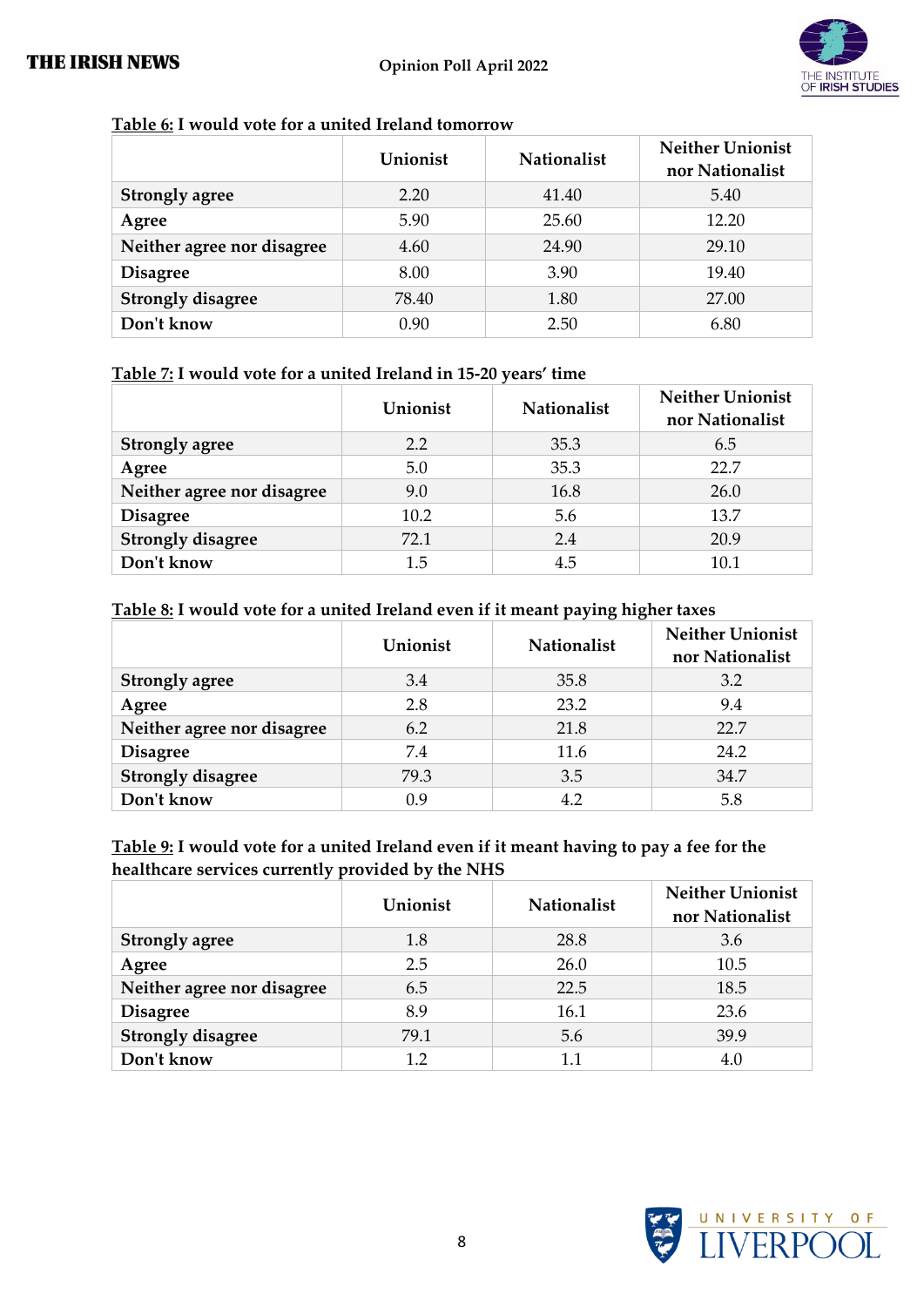

#### **Table 10**: **A united Ireland would deliver economic benefits**

|                            | Unionist | <b>Nationalist</b> | <b>Neither Unionist</b><br>nor Nationalist |
|----------------------------|----------|--------------------|--------------------------------------------|
| <b>Strongly agree</b>      | 3.4      | 40.9               | 4.0                                        |
| Agree                      | 4.9      | 21.3               | 22.4                                       |
| Neither agree nor disagree | 13.0     | 22.7               | 23.1                                       |
| <b>Disagree</b>            | 13.9     | 5.9                | 18.1                                       |
| <b>Strongly disagree</b>   | 61.1     | 2.8                | 22.0                                       |
| Don't know                 | 3.7      | 6.3                | 10.5                                       |

#### **Table 11**: **A united Ireland would mean a lower standard of public services**

|                            | Unionist | <b>Nationalist</b> | <b>Neither Unionist</b><br>nor Nationalist |
|----------------------------|----------|--------------------|--------------------------------------------|
| <b>Strongly agree</b>      | 32.4     | 6.0                | 15.2                                       |
| Agree                      | 28.4     | 14.4               | 18.8                                       |
| Neither agree nor disagree | 17.0     | 21.1               | 28.3                                       |
| <b>Disagree</b>            | 7.7      | 30.5               | 23.2                                       |
| <b>Strongly disagree</b>   | 9.3      | 21.8               | 4.0                                        |
| Don't know                 | 5.2      | 6.3                | 10.5                                       |

#### **Table 12: A united Ireland would create a fairer society**

|                            | Unionist | <b>Nationalist</b> | <b>Neither Unionist</b><br>nor Nationalist |
|----------------------------|----------|--------------------|--------------------------------------------|
| <b>Strongly agree</b>      | 0.9      | 31.0               | 4.0                                        |
| Agree                      | 4.0      | 31.4               | 19.2                                       |
| Neither agree nor disagree | 18.0     | 23.7               | 31.2                                       |
| <b>Disagree</b>            | 13.6     | 7.0                | 12.0                                       |
| <b>Strongly disagree</b>   | 59.8     | 3.1                | 22.8                                       |
| Don't know                 | 3.7      | 3.8                | 10.9                                       |

#### **Table 13: A united Ireland would lead to fewer public sector jobs**

|                            | Unionist | <b>Nationalist</b> | <b>Neither Unionist</b><br>nor Nationalist |
|----------------------------|----------|--------------------|--------------------------------------------|
| <b>Strongly agree</b>      | 20.1     | 7.0                | 11.6                                       |
| Agree                      | 19.1     | 21.1               | 26.1                                       |
| Neither agree nor disagree | 26.9     | 31.7               | 29.0                                       |
| <b>Disagree</b>            | 5.2      | 26.8               | 14.5                                       |
| <b>Strongly disagree</b>   | 12.3     | 4.9                | 2.5                                        |
| Don't know                 | 16.4     | 8.5                | 16.3                                       |

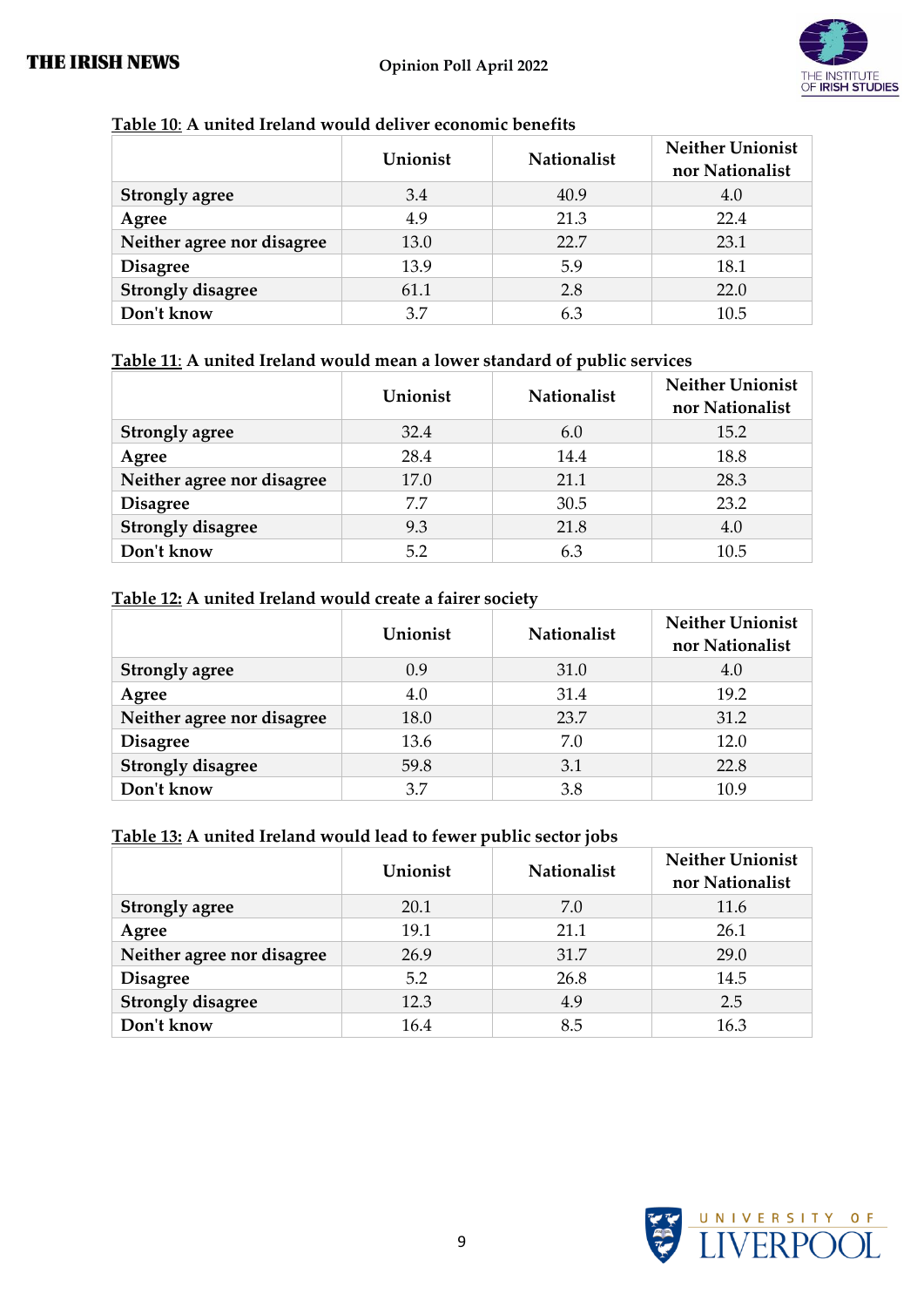

|                            | Unionist | <b>Nationalist</b> | <b>Neither Unionist</b><br>nor Nationalist |
|----------------------------|----------|--------------------|--------------------------------------------|
| <b>Strongly agree</b>      | 1.5      | 7.3                | 5.8                                        |
| Agree                      | 14.2     | 36.0               | 18.5                                       |
| Neither agree nor disagree | 31.6     | 36.7               | 40.9                                       |
| <b>Disagree</b>            | 17.3     | 6.3                | 9.1                                        |
| <b>Strongly disagree</b>   | 25.4     | 2.8                | 6.2                                        |
| Don't know                 | 9.9      | 10.8               | 19.6                                       |

| Table 14: I would consider constitutional change if the Northern Ireland Assembly |  |
|-----------------------------------------------------------------------------------|--|
| remained                                                                          |  |

#### **Table 15: I would vote for a united Ireland tomorrow**

|                       | <b>DUP</b> | <b>SF</b> | <b>SDLP</b> | <b>UUP</b> | <b>Alliance</b> | <b>TUV</b> | Green | <b>PBP</b> |
|-----------------------|------------|-----------|-------------|------------|-----------------|------------|-------|------------|
| <b>Strongly agree</b> | 3.3        | 46.8      | 14.5        | 1.0        | 8.3             |            | 12.5  | 33.3       |
| Agree                 | 7.3        | 21.9      | 34.2        | 4.0        | 14.8            | 5.0        | 43.8  | 20.0       |
| Neither agree         | 8.0        | 17.9      | 32.9        | 3.0        | 39.8            |            | 9.4   | 26.7       |
| nor disagree          |            |           |             |            |                 |            |       |            |
| <b>Disagree</b>       | 4.0        | 6.5       | 10.5        | 16.8       | 14.8            | 2.5        | 15.6  | 6.7        |
| Strongly              | 76.7       | 2.5       | 6.6         | 75.2       | 20.4            | 92.5       | 9.4   | 13.3       |
| disagree              |            |           |             |            |                 |            |       |            |
| Don't know            | 0.7        | 4.5       | 1.3         |            | 1.9             |            | 9.4   |            |

#### **Table 16: I would vote for a united Ireland even if it meant paying higher taxes**

|                       | <b>DUP</b> | <b>SF</b> | <b>SDLP</b> | <b>UUP</b> | <b>Alliance</b> | <b>TUV</b> | Green | <b>PBP</b> |
|-----------------------|------------|-----------|-------------|------------|-----------------|------------|-------|------------|
| <b>Strongly agree</b> | 5.3        | 36.8      | 10.5        | 4.0        | 1.8             |            | 40.6  | 26.7       |
| Agree                 | 4.6        | 15.9      | 31.6        | 1.0        | 15.6            | 2.4        | 9.4   | 20.0       |
| Neither agree         | 7.9        | 22.9      | 28.9        | 1.0        | 31.2            | 2.4        | 9.4   | 13.3       |
| nor disagree          |            |           |             |            |                 |            |       |            |
| <b>Disagree</b>       | 9.3        | 13.4      | 19.7        | 5.9        | 23.9            | 2.4        | 9.4   | 13.3       |
| Strongly              | 72.2       | 6.0       | 6.6         | 86.1       | 23.9            | 92.7       | 21.9  | 26.7       |
| disagree              |            |           |             |            |                 |            |       |            |
| Don't know            | 0.7        | 5.0       | 2.6         | 2.0        | 3.7             |            | 9.4   |            |

#### **Table 17: I would vote for a united Ireland even if it meant having to pay a fee for the healthcare services currently provided by the NHS**

|                               | <b>DUP</b> | SF   | <b>SDLP</b> | <b>UUP</b> | <b>Alliance</b> | <b>TUV</b> | Green | <b>PDP</b> |
|-------------------------------|------------|------|-------------|------------|-----------------|------------|-------|------------|
| <b>Strongly agree</b>         | 3.3        | 33.3 | 7.8         | $1.0\,$    | 0.9             |            | 35.5  | 13.3       |
| Agree                         | 6.0        | 20.9 | 29.9        | 2.9        | 13.8            |            | 9.7   | 20.0       |
| Neither agree<br>nor disagree | 6.7        | 23.9 | 24.7        | 4.9        | 25.7            | 4.9        | 9.7   | 20.0       |
| <b>Disagree</b>               | 8.0        | 15.4 | 20.8        | 5.8        | 29.4            | 12.2       | 19.4  | 13.3       |

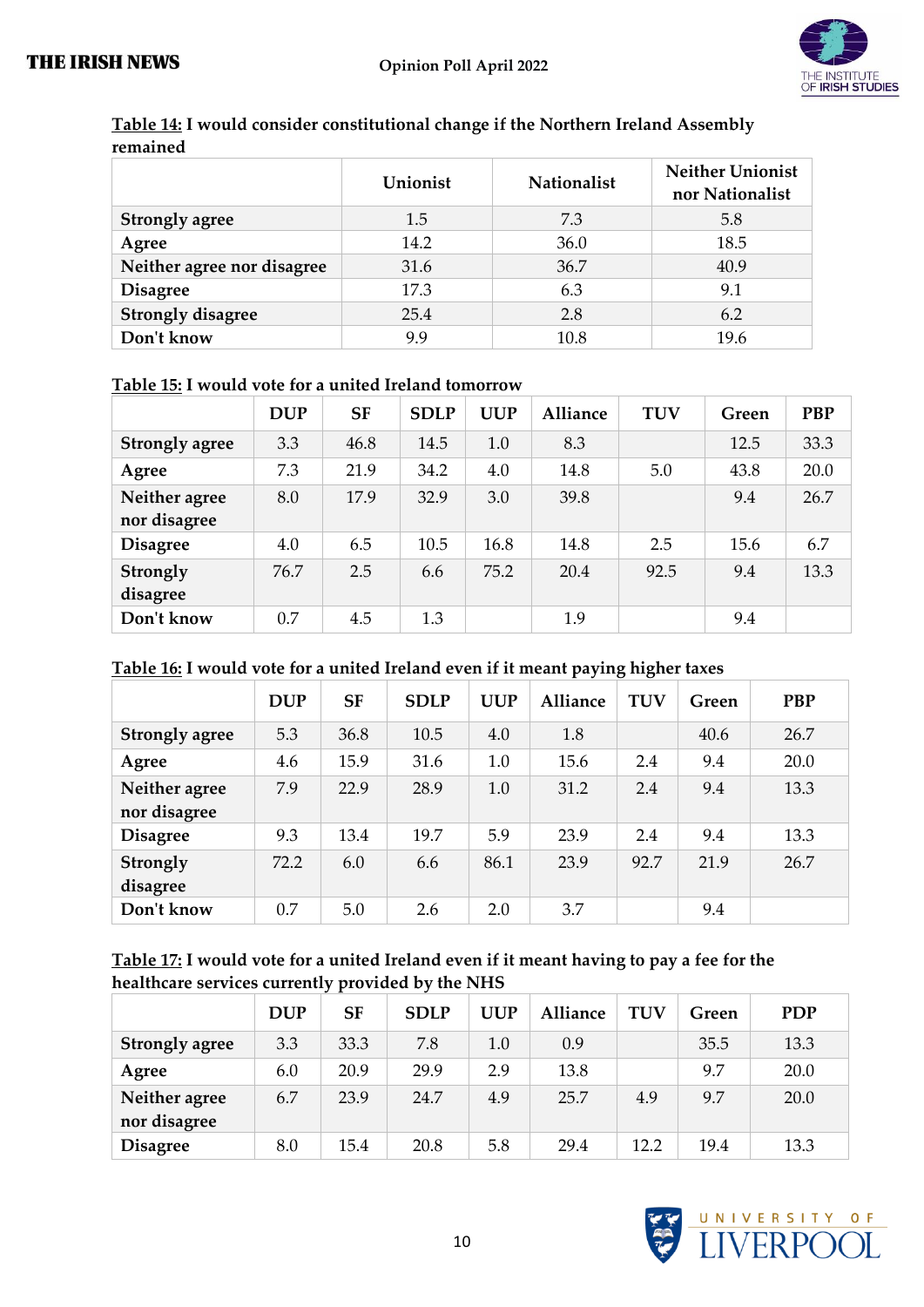

| Strongly   | 75.3 | 5.0 | 70<br>0. /                   | 83.5   | 26.6       | 82.9 | 226<br>44.U     | 33.3 |
|------------|------|-----|------------------------------|--------|------------|------|-----------------|------|
| disagree   |      |     |                              |        |            |      |                 |      |
| Don't know | ∪.∕  | ⊥⊷  | Q <sub>1</sub><br>, <u>,</u> | ്ധ<br> | ה ה<br>ر.ر |      | <u>ົ</u><br>◡.← |      |

#### **Table 18: A united Ireland would deliver economic benefits**

|                       | <b>DUP</b> | <b>SF</b> | <b>SDLP</b> | <b>UUP</b> | <b>Alliance</b> | <b>TUV</b> | Green | <b>PBP</b> |
|-----------------------|------------|-----------|-------------|------------|-----------------|------------|-------|------------|
| <b>Strongly agree</b> | 4.0        | 42.0      | 11.7        | 3.0        | 10.0            |            | 43.8  | 14.3       |
| Agree                 | 9.3        | 18.0      | 42.9        | 2.0        | 22.7            | 5.0        | 9.4   | 21.4       |
| Neither agree         | 13.9       | 22.5      | 24.7        | 14.9       | 28.2            |            | 12.5  | 35.7       |
| nor disagree          |            |           |             |            |                 |            |       |            |
| <b>Disagree</b>       | 9.9        | 8.5       | 11.7        | 28.7       | 13.6            |            | 12.5  | 14.3       |
| Strongly              | 57.6       | 2.5       | 5.2         | 50.5       | 17.3            | 92.5       | 12.5  | 14.3       |
| disagree              |            |           |             |            |                 |            |       |            |
| Don't know            | 5.3        | 6.5       | 3.9         | 1.0        | 8.2             | 2.5        | 9.4   |            |

#### **Table 19: Assembly Reform**

|                                            | Agree | <b>Neither</b><br>Agree/Disagree | <b>Disagree</b> | Do Not<br>Know |
|--------------------------------------------|-------|----------------------------------|-----------------|----------------|
| The titles of 'First Minister' and 'deputy | 51.8  | 24.1                             | 18.6            | 5.5            |
| First Minister' should be renamed 'Joint   |       |                                  |                 |                |
| <b>First Ministers'.</b>                   |       |                                  |                 |                |
| The requirement for MLAs to designate      | 55.4  | 19.8                             | 18.7            | 6.1            |
| as 'nationalist', 'unionist' or 'other'    |       |                                  |                 |                |
| should be removed.                         |       |                                  |                 |                |
| The procedure for cross-community          | 62.5  | 20.6                             | 7.8             | 9.0            |
| support, which privileges the views of     |       |                                  |                 |                |
| nationalist and unionist MLAs, should      |       |                                  |                 |                |
| be reformed so that nationalist, unionist  |       |                                  |                 |                |
| and 'other' MLAs are treated equally.      |       |                                  |                 |                |
| If a policy is supported by 60 of all      | 61.7  | 22.7                             | 7.2             | 8.2            |
| MLAs, that should be enough to             |       |                                  |                 |                |
| demonstrate cross-community support in     |       |                                  |                 |                |
| the Assembly.                              |       |                                  |                 |                |
| MLAs and Ministers should not be paid      | 77.0  | 11.9                             | 6.1             | 4.9            |
| if the Assembly and Executive is not       |       |                                  |                 |                |
| formed within 6 months of the May          |       |                                  |                 |                |
| election.                                  |       |                                  |                 |                |
| MLAs and Ministers should not be paid      | 78.0  | 12.3                             | 4.9             | 4.7            |
| if the Assembly and Executive is not       |       |                                  |                 |                |
| formed within a year of the May            |       |                                  |                 |                |
| election.                                  |       |                                  |                 |                |

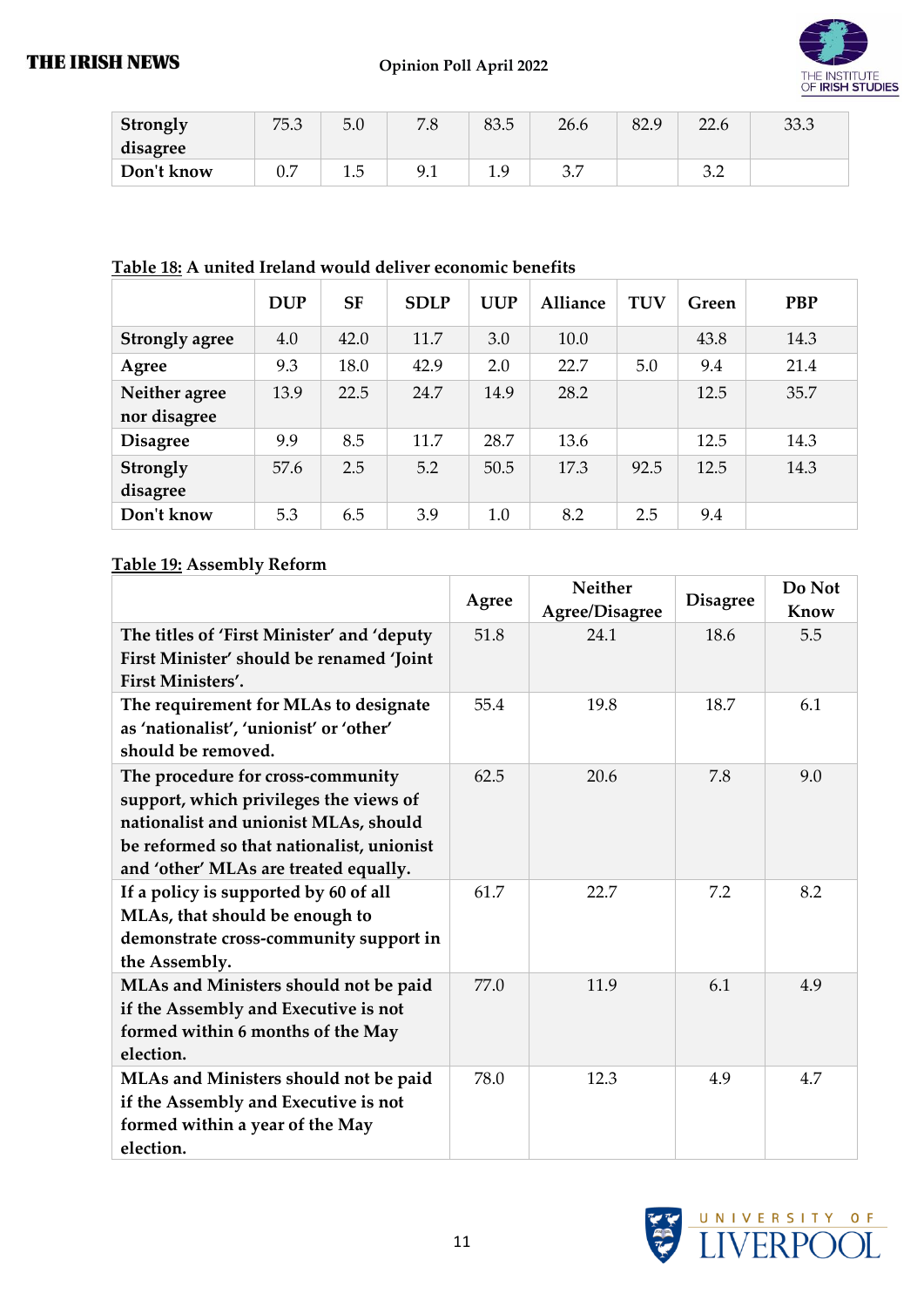

|                                                    | 1 <sup>st</sup> Preference | 2 <sup>nd</sup> Preference |
|----------------------------------------------------|----------------------------|----------------------------|
| An Executive should be formed and political        | 45.0                       | 26.9                       |
| parties should accept the outcome of the election. |                            |                            |
| Direct Rule should be applied with immediate       | 24.7                       | 17.0                       |
| effect if an Executive is not formed.              |                            |                            |
| If one of the larger parties refuses to nominate a | 20.2                       | 36.0                       |
| First or deputy First Minister, the opportunity to |                            |                            |
| nominate should pass to the next qualifying        |                            |                            |
| party.                                             |                            |                            |
| The parties should negotiate for up to 6 months to | 5.6                        | 12.0                       |
| reach an agreement.                                |                            |                            |
| The parties should negotiate for up to 1 year to   | 4.3                        | 8.0                        |
| reach an agreement.                                |                            |                            |
| Direct Rule.                                       | 25.2                       | 16.2                       |
| Direct Rule with ongoing negotiations.             | 16.3                       | 22.9                       |
| An international mediator should be appointed to   | 21.1                       | 18.1                       |
| chair talks between the parties.                   |                            |                            |
| The UK Government in consultation with the         | 18.2                       | 17.2                       |
| Irish Government should appoint expert             |                            |                            |
| commissioners to run the Executive Departments     |                            |                            |
| paralleled by ongoing negotiations.                |                            |                            |
| It should be acknowledged the Northern Ireland     | 14.7                       | 15.6                       |
| Assembly will not work and its powers should be    |                            |                            |
| devolved to local councils.                        |                            |                            |
| There should be no time limit on how long the      | 4.6                        | 9.9                        |
| parties should negotiate.                          |                            |                            |

#### **Table 20: If an Assembly is not Formed**

**Table 21: The Executive parties should jointly seek mitigations and easements from the EU regarding the Protocol**

|                            | Unionist | Nationalist | <b>Neither Unionist</b><br>nor Nationalist |
|----------------------------|----------|-------------|--------------------------------------------|
| <b>Strongly agree</b>      | 34.9     | 12.3        | 15.5                                       |
| Agree                      | 36.4     | 41.8        | 41.4                                       |
| Neither agree nor disagree | 19.4     | 29.5        | 28.1                                       |
| <b>Disagree</b>            | 3.4      | 8.4         | 4.7                                        |
| <b>Strongly disagree</b>   | 2.5      | 3.5         | 4.3                                        |
| Don't know                 | 3.4      | 4.6         | 6.1                                        |

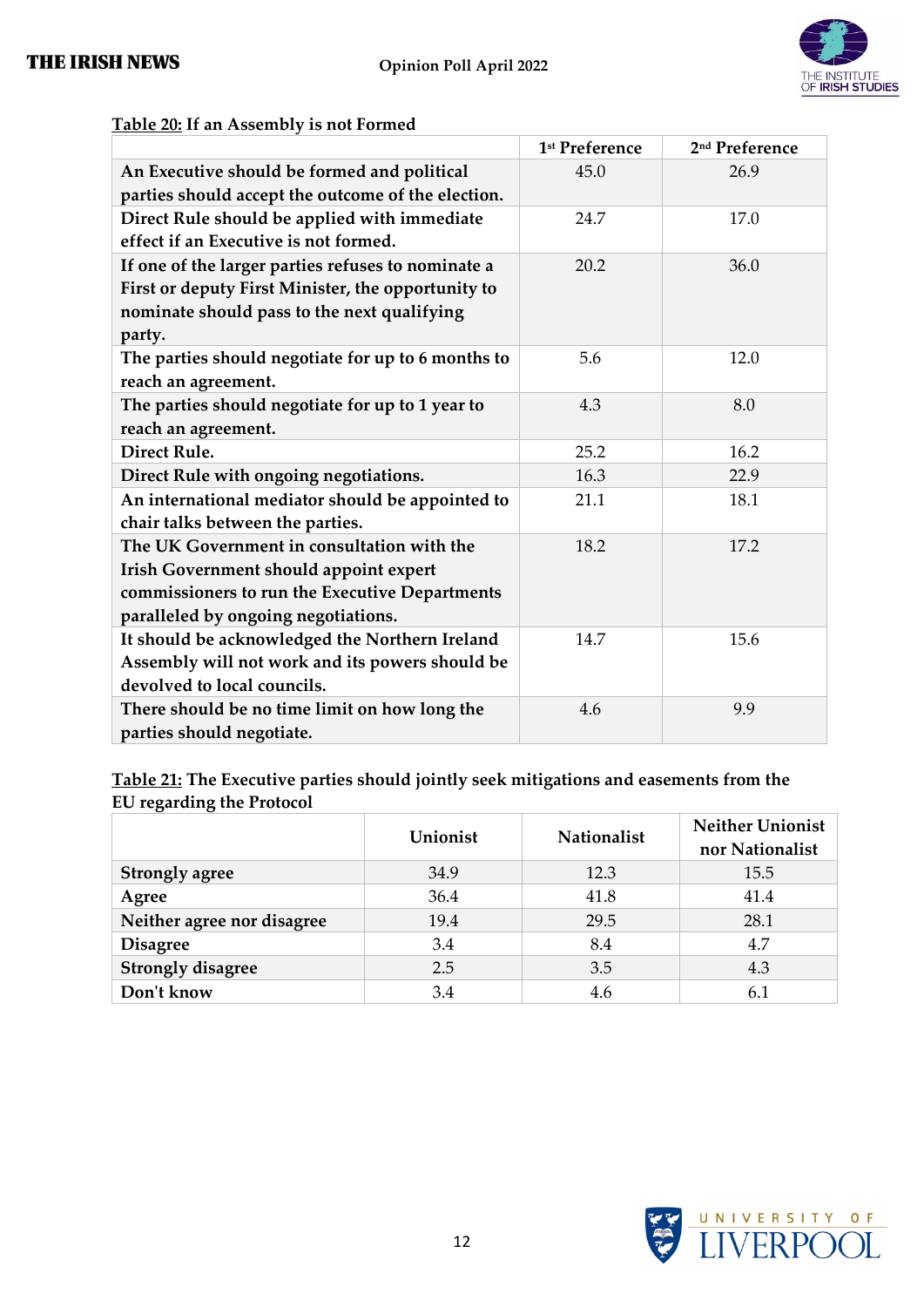

|                            | Unionist | <b>Nationalist</b> | <b>Neither Unionist</b><br>nor Nationalist |
|----------------------------|----------|--------------------|--------------------------------------------|
| <b>Strongly agree</b>      | 33.6     | 39.5               | 52.0                                       |
| Agree                      | 27.8     | 40.2               | 32.5                                       |
| Neither agree nor disagree | 17.0     | 12.9               | 8.3                                        |
| <b>Disagree</b>            | 10.8     | 2.1                | 4.3                                        |
| <b>Strongly disagree</b>   | 9.6      | 4.2                | 1.1                                        |
| Don't know                 | 12       | 1.0                | 1.8                                        |

#### **Table 22: I support marriage equality.**

#### **Table 23: I support the right to abortion.**

|                            | Unionist | <b>Nationalist</b> | <b>Neither Unionist</b><br>nor Nationalist |
|----------------------------|----------|--------------------|--------------------------------------------|
| <b>Strongly agree</b>      | 28.8     | 21.1               | 31.5                                       |
| Agree                      | 29.4     | 27.7               | 31.9                                       |
| Neither agree nor disagree | 21.1     | 29.1               | 22.1                                       |
| <b>Disagree</b>            | 8.0      | 12.6               | 5.4                                        |
| <b>Strongly disagree</b>   | 10.5     | 9.1                | 6.5                                        |
| Don't know                 | 2.2      | 0.4                | 2.5                                        |

**Table 24: If devolved politics worked better people would focus less on the constitutional question.**

|                            | Unionist | <b>Nationalist</b> | <b>Neither Unionist</b><br>nor Nationalist |
|----------------------------|----------|--------------------|--------------------------------------------|
| <b>Strongly agree</b>      | 12.4     | 19.9               | 21.0                                       |
| Agree                      | 44.0     | 46.2               | 42.4                                       |
| Neither agree nor disagree | 31.3     | 24.5               | 22.8                                       |
| <b>Disagree</b>            | 5.0      | 3.8                | 2.9                                        |
| <b>Strongly disagree</b>   | 4.3      | 2.4                | 0.7                                        |
| Don't know                 | 3.1      | 3.1                | 10.1                                       |

**Table 25: The next Executive should prioritise jobs, health and welfare over constitutional issues.**

|                            | Unionist | <b>Nationalist</b> | <b>Neither Unionist</b><br>nor Nationalist |
|----------------------------|----------|--------------------|--------------------------------------------|
| <b>Strongly agree</b>      | 39.2     | 46.9               | 46.6                                       |
| Agree                      | 33.6     | 32.9               | 32.9                                       |
| Neither agree nor disagree | 14.8     | 15.4               | 12.3                                       |
| <b>Disagree</b>            | 7.1      | 2.8                | 4.3                                        |
| <b>Strongly disagree</b>   | 3.4      | 1.0                | 1.1                                        |
| Don't know                 | 1.9      | 1.0                | 29                                         |

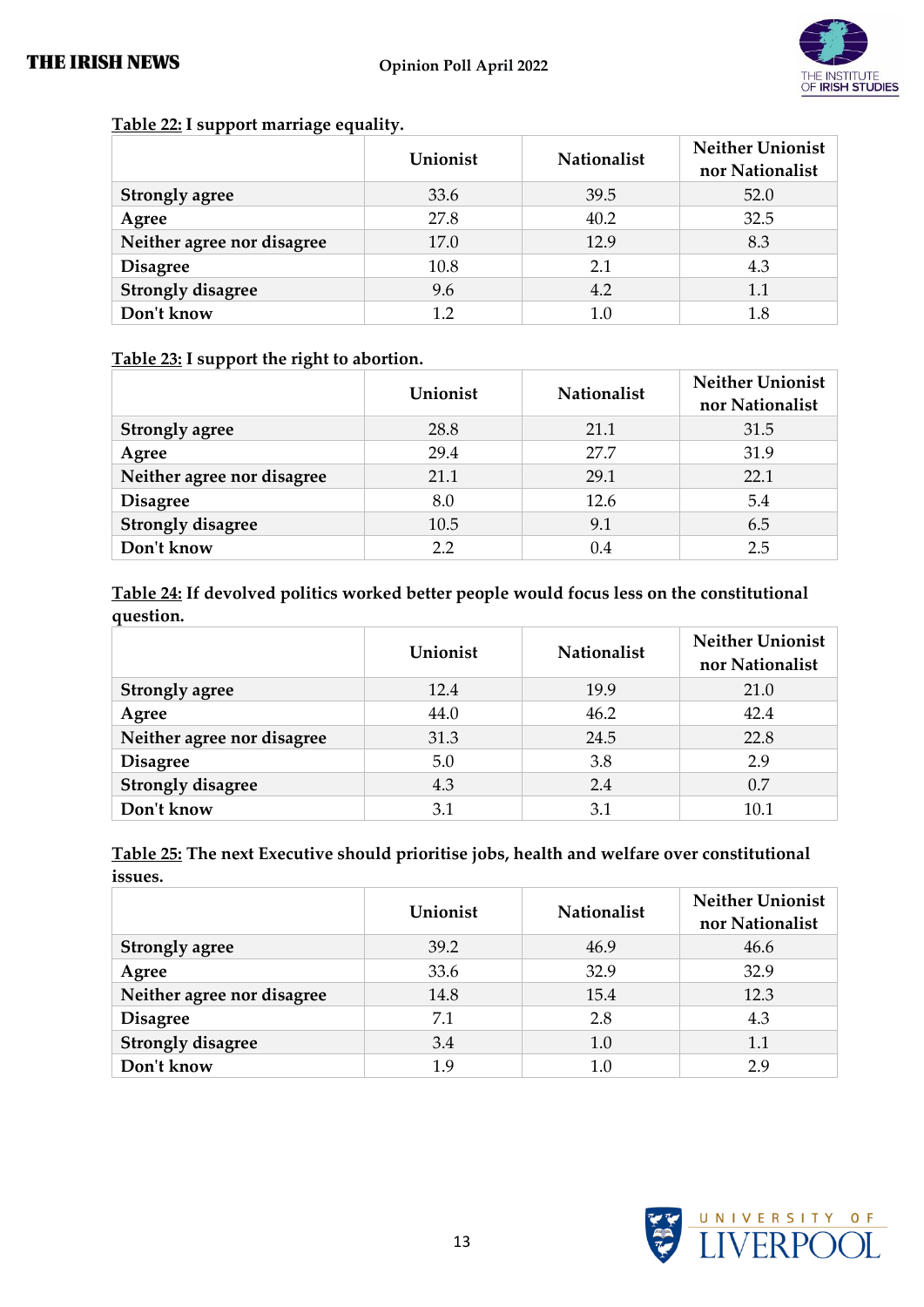

| Table 26: Regarding legacy we can only get truth for victims and survivors if we offer |
|----------------------------------------------------------------------------------------|
| conditional amnesties to those who offer up the truth.                                 |

|                            | Unionist | <b>Nationalist</b> | <b>Neither Unionist</b><br>nor Nationalist |
|----------------------------|----------|--------------------|--------------------------------------------|
| <b>Strongly agree</b>      | 12.7     | 18.9               | 8.3                                        |
| Agree                      | 25.9     | 34.6               | 32.5                                       |
| Neither agree nor disagree | 28.1     | 28.3               | 24.9                                       |
| <b>Disagree</b>            | 16.4     | 7.7                | 13.4                                       |
| <b>Strongly disagree</b>   | 12.7     | 4.9                | 9.4                                        |
| Don't know                 | 4.3      | 5.6                | 11 6                                       |

#### **Table 27: Children should not be separated in education by religious faith.**

|                            | Unionist | <b>Nationalist</b> | <b>Neither Unionist</b><br>nor Nationalist |
|----------------------------|----------|--------------------|--------------------------------------------|
| <b>Strongly agree</b>      | 33.0     | 30.2               | 49.8                                       |
| Agree                      | 31.2     | 32.6               | 31.0                                       |
| Neither agree nor disagree | 20.7     | 23.5               | 9.7                                        |
| <b>Disagree</b>            | 9.9      | 7.7                | 5.4                                        |
| <b>Strongly disagree</b>   | 4.0      | 4.2                | 2.5                                        |
| Don't know                 | 1.2      | 1.8                | 1.4                                        |

#### **Table 28:**

|                                           | Unionist | <b>Nationalist</b> | <b>Neither Unionist</b><br>or Nationalist |
|-------------------------------------------|----------|--------------------|-------------------------------------------|
| The Executive parties should jointly seek | 71.3     | 54.1               | 56.9                                      |
| mitigations and easements from the EU     |          |                    |                                           |
| regarding the Protocol                    |          |                    |                                           |
| I support marriage equality               | 61.4     | 79.7               | 84.5                                      |
| I support the right to abortion           | 58.2     | 48.8               | 63.4                                      |

#### **Table 29: Since the 1998 Good Friday Agreement - Violence has significantly declined.**

|                            | Unionist | <b>Nationalist</b> | <b>Neither Unionist</b><br>nor Nationalist |
|----------------------------|----------|--------------------|--------------------------------------------|
| <b>Strongly agree</b>      | 15.5     | 30.9               | 18.8                                       |
| Agree                      | 48.6     | 31.2               | 47.7                                       |
| Neither agree nor disagree | 22.3     | 21.1               | 11.6                                       |
| <b>Disagree</b>            | 8.7      | 11.6               | 16.2                                       |
| <b>Strongly disagree</b>   | 3.7      | 2.8                | 4.0                                        |
| Don't know                 | $1.2\,$  | 2.5                | 1.8                                        |

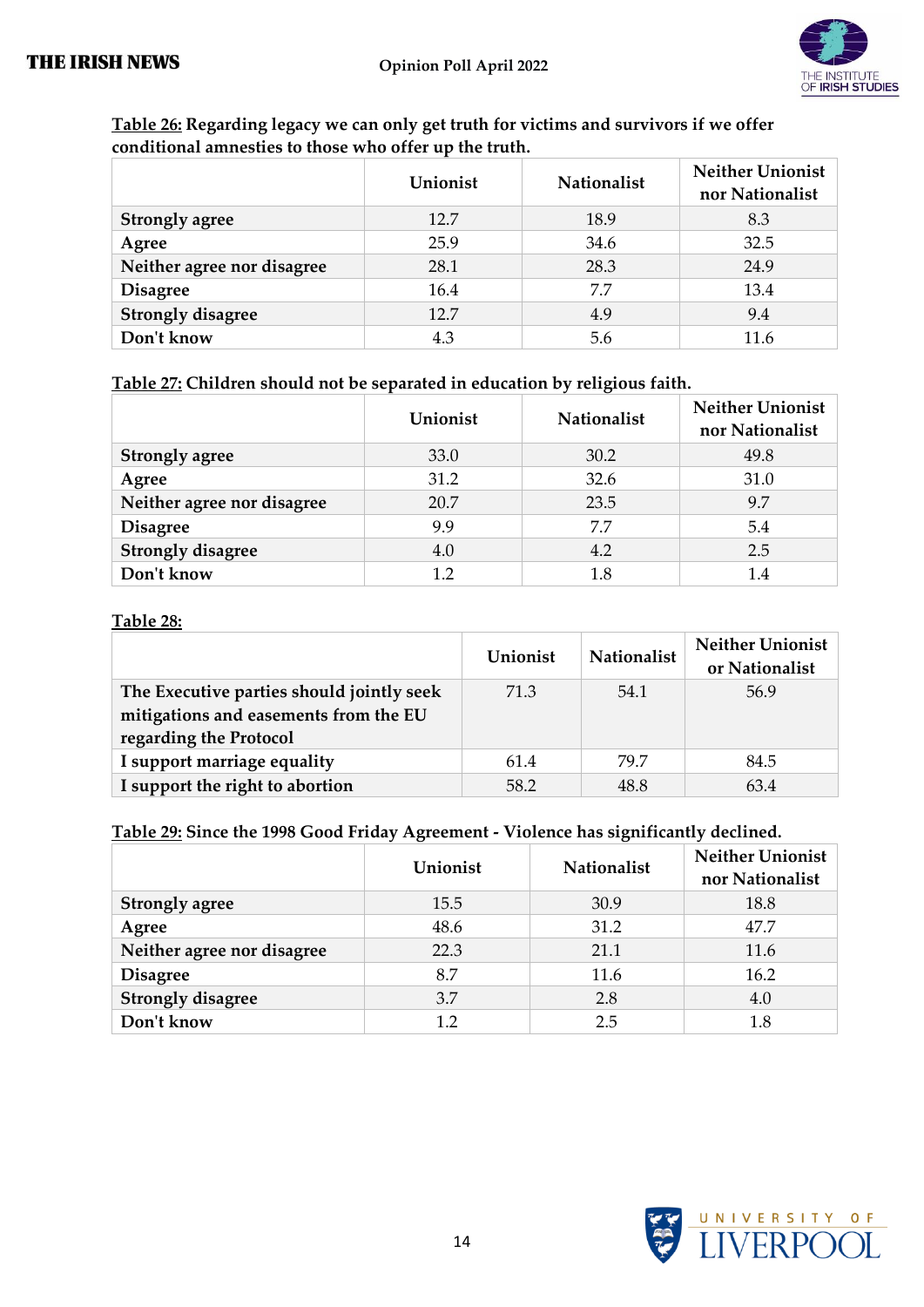

|                            | Unionist | Nationalist | <b>Neither Unionist</b><br>nor Nationalist |
|----------------------------|----------|-------------|--------------------------------------------|
| <b>Strongly agree</b>      | 2.2      | 5.3         | 4.3                                        |
| Agree                      | 10.5     | 14.4        | 10.8                                       |
| Neither agree nor disagree | 16.9     | 17.2        | 10.1                                       |
| <b>Disagree</b>            | 39.7     | 37.5        | 32.1                                       |
| <b>Strongly disagree</b>   | 29.8     | 25.3        | 40.1                                       |
| Don't know                 | 0.9      | 0.4         | 2.5                                        |

#### **Table 30: Since the 1998 Good Friday Agreement - Politicians have moved beyond the divisions of the past.**

#### **Table 31: Since the 1998 Good Friday Agreement - Unemployment has fallen.**

|                            | Unionist | <b>Nationalist</b> | <b>Neither Unionist</b><br>nor Nationalist |
|----------------------------|----------|--------------------|--------------------------------------------|
| <b>Strongly agree</b>      | 2.5      | 7.0                | 2.2                                        |
| Agree                      | 40.2     | 26.3               | 31.0                                       |
| Neither agree nor disagree | 25.7     | 31.6               | 24.5                                       |
| <b>Disagree</b>            | 18.9     | 23.5               | 24.2                                       |
| <b>Strongly disagree</b>   | 4.0      | 5.3                | 9.7                                        |
| Don't know                 | 8.7      | 6.3                | 8.3                                        |

#### **Table 32: Since the 1998 Good Friday Agreement - Northern Ireland has drawn in significant external and foreign investment.**

|                            | Unionist | <b>Nationalist</b> | <b>Neither Unionist</b><br>nor Nationalist |
|----------------------------|----------|--------------------|--------------------------------------------|
| <b>Strongly agree</b>      | 7.1      | 12.9               | 8.7                                        |
| Agree                      | 40.1     | 39.9               | 32.6                                       |
| Neither agree nor disagree | 33.6     | 26.9               | 29.7                                       |
| <b>Disagree</b>            | 8.6      | 14.0               | 13.4                                       |
| <b>Strongly disagree</b>   | 3.4      | 2.1                | 3.3                                        |
| Don't know                 | 7.1      | 4.2                | 12.3                                       |

#### **Table 33: Since the 1998 Good Friday Agreement - Standards of living have risen**

|                            | Unionist | Nationalist | <b>Neither Unionist</b><br>nor Nationalist |
|----------------------------|----------|-------------|--------------------------------------------|
| <b>Strongly agree</b>      | 11.5     | 11.9        | 12.7                                       |
| Agree                      | 34.7     | 36.7        | 34.1                                       |
| Neither agree nor disagree | 25.7     | 21.7        | 17.4                                       |
| <b>Disagree</b>            | 15.8     | 19.2        | 21.0                                       |
| <b>Strongly disagree</b>   | 8.4      | 8.4         | 11.6                                       |
| Don't know                 | 4.0      | 21          | 3.3                                        |

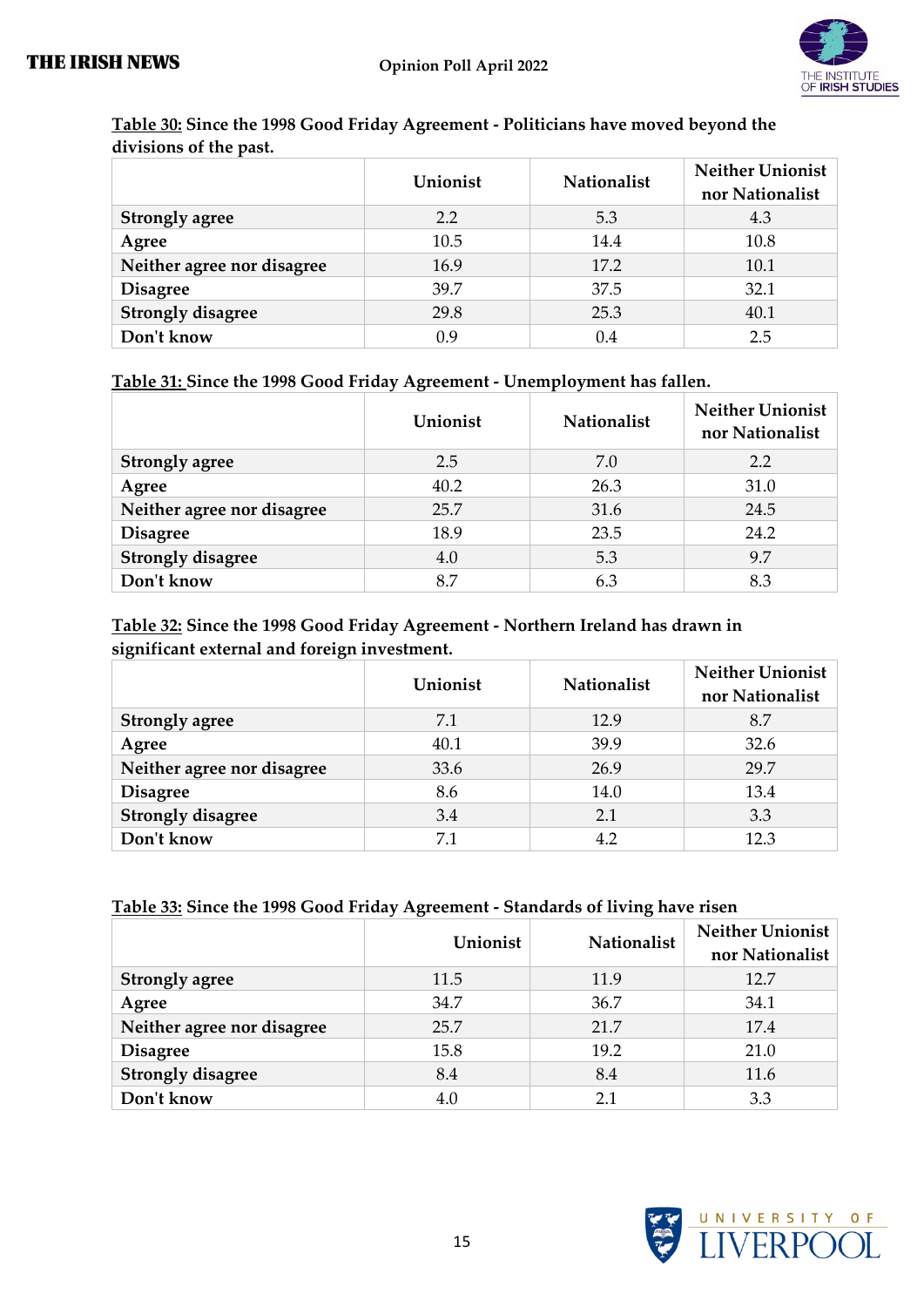

|                            | Unionist | <b>Nationalist</b> | Neither Unionist<br>nor Nationalist |
|----------------------------|----------|--------------------|-------------------------------------|
| <b>Strongly agree</b>      | 34.7     | 28.0               | 37.7                                |
| Agree                      | 46.7     | 45.8               | 40.9                                |
| Neither agree nor disagree | 9.3      | 17.8               | 12.7                                |
| <b>Disagree</b>            | 4.0      | 3.1                | 2.2                                 |
| <b>Strongly disagree</b>   | 3.4      | 3.5                | 2.5                                 |
| Don't know                 | 19       | 17                 | 4.0                                 |

#### **Table 34: Since the 1998 Good Friday Agreement - The politics of Northern Ireland remain sectarian.**

**Table 35: Since the 1998 Good Friday Agreement - Policing reform has delivered a safer and less contentious society.**

|                            | Unionist | <b>Nationalist</b> | <b>Neither Unionist</b><br>nor Nationalist |
|----------------------------|----------|--------------------|--------------------------------------------|
| <b>Strongly agree</b>      | 4.7      | 6.3                | 4.7                                        |
| Agree                      | 28.6     | 32.6               | 21.0                                       |
| Neither agree nor disagree | 31.7     | 30.2               | 42.4                                       |
| <b>Disagree</b>            | 23.0     | 19.6               | 20.7                                       |
| <b>Strongly disagree</b>   | 9.0      | 9.8                | 6.9                                        |
| Don't know                 | 3.1      | 1.4                | 4.3                                        |

#### **Table 36: Since the 1998 Good Friday Agreement - Policing reform has delivered a safer and less contentious society.**

|                            | Unionist | <b>Nationalist</b> | <b>Neither Unionist</b><br>nor Nationalist |
|----------------------------|----------|--------------------|--------------------------------------------|
| <b>Strongly agree</b>      | 4.9      | 11.2               | 5.1                                        |
| Agree                      | 16.3     | 20.3               | 25.3                                       |
| Neither agree nor disagree | 38.5     | 31.8               | 35.7                                       |
| <b>Disagree</b>            | 27.4     | 30.4               | 22.4                                       |
| <b>Strongly disagree</b>   | 8.9      | 3.8                | 3.6                                        |
| Don't know                 | 4.0      | 2.4                | 7.9                                        |

#### **Table 37: Since the 1998 Good Friday Agreement - Less sectarian crime is reported now**

|                            | Unionist | <b>Nationalist</b> | <b>Neither Unionist</b><br>nor Nationalist |
|----------------------------|----------|--------------------|--------------------------------------------|
| <b>Strongly agree</b>      | 3.1      | 4.5                | 5.4                                        |
| Agree                      | 40.4     | 35.7               | 33.0                                       |
| Neither agree nor disagree | 26.9     | 28.7               | 23.9                                       |
| <b>Disagree</b>            | 17.3     | 16.8               | 20.3                                       |
| <b>Strongly disagree</b>   | 5.9      | 8.7                | 4.7                                        |
| Don't know                 | 6.5      | 5.6                | 12.7                                       |

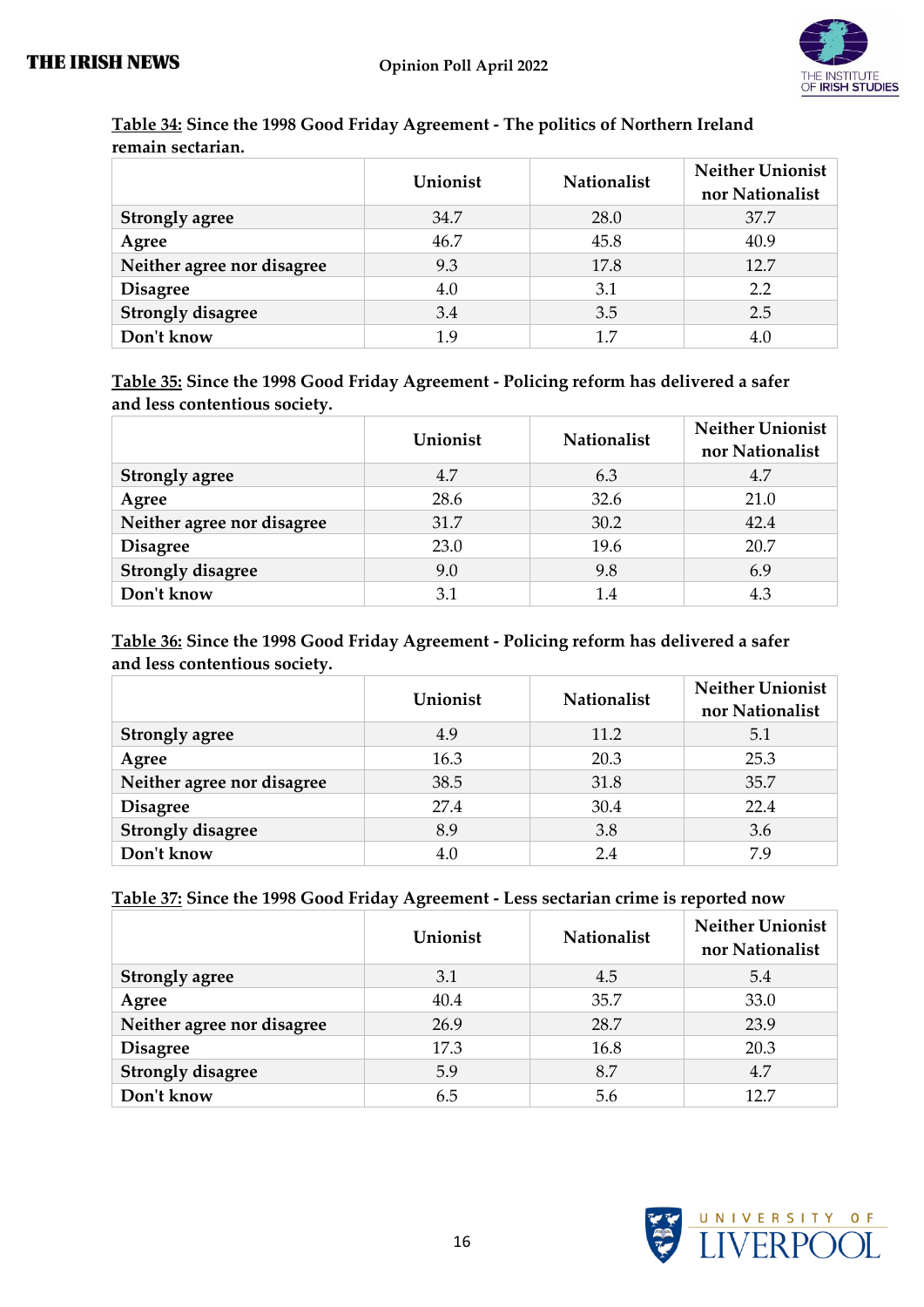

|                            | Unionist | <b>Nationalist</b> | Neither Unionist<br>nor Nationalist |
|----------------------------|----------|--------------------|-------------------------------------|
| <b>Strongly agree</b>      | 8.0      | 5.6                | 6.5                                 |
| Agree                      | 36.9     | 38.6               | 36.6                                |
| Neither agree nor disagree | 31.1     | 37.5               | 27.5                                |
| <b>Disagree</b>            | 14.8     | 8.4                | 17.0                                |
| <b>Strongly disagree</b>   | 6.5      | 9.1                | 6.2                                 |
| Don't know                 | 2.8      | በ 7                | 6.2                                 |

#### **Table 38: Since the 1998 Good Friday Agreement - It is now safer to move between communities.**

**Table 39: Since the 1998 Good Friday Agreement - People socialise more across the identity and/or constitutional divide.**

|                            | Unionist | <b>Nationalist</b> | <b>Neither Unionist</b><br>nor Nationalist |
|----------------------------|----------|--------------------|--------------------------------------------|
| <b>Strongly agree</b>      | 7.4      | 7.4                | 9.1                                        |
| Agree                      | 43.4     | 50.5               | 46.0                                       |
| Neither agree nor disagree | 30.8     | 30.5               | 27.2                                       |
| <b>Disagree</b>            | 11.4     | 8.1                | 10.1                                       |
| <b>Strongly disagree</b>   | 2.8      | 2.1                | 4.3                                        |
| Don't know                 | 4.3      | 1.4                | 3.3                                        |

#### **Table 40: Since the 1998 Good Friday Agreement**

|                                                                                  | Unionist | <b>Nationalist</b> | <b>Neither Unionist</b><br>or Nationalist | $%$ Share<br><b>Disagree</b> |
|----------------------------------------------------------------------------------|----------|--------------------|-------------------------------------------|------------------------------|
| Violence has significantly<br>declined.                                          | 64.2     | 66.7               | 59.0                                      | 15.9                         |
| Politicians have moved beyond<br>the divisions of the past.                      | 18.2     | 15.5               | 12.2                                      | 65.8                         |
| Unemployment has fallen.                                                         | 53.0     | 46.8               | 45.5                                      | 28.0                         |
| Northern Ireland has drawn in<br>significant external and foreign<br>investment. | 53.4     | 52.0               | 33.2                                      | 14.8                         |
| The politics of Northern<br>Ireland remain sectarian.                            | 71.8     | 71.7               | 80.3                                      | 7.2                          |
| Less sectarian crime is reported<br>now.                                         | 41.8     | 47.6               | 38.7                                      | 23.8                         |
| It is now safer to move<br>between communities.                                  | 43.4     | 45.4               | 45.9                                      | 20.5                         |
| People socialise more across<br>the identity and/or<br>constitutional divide.    | 63.5     | 60.2               | 41.6                                      | 12.5                         |

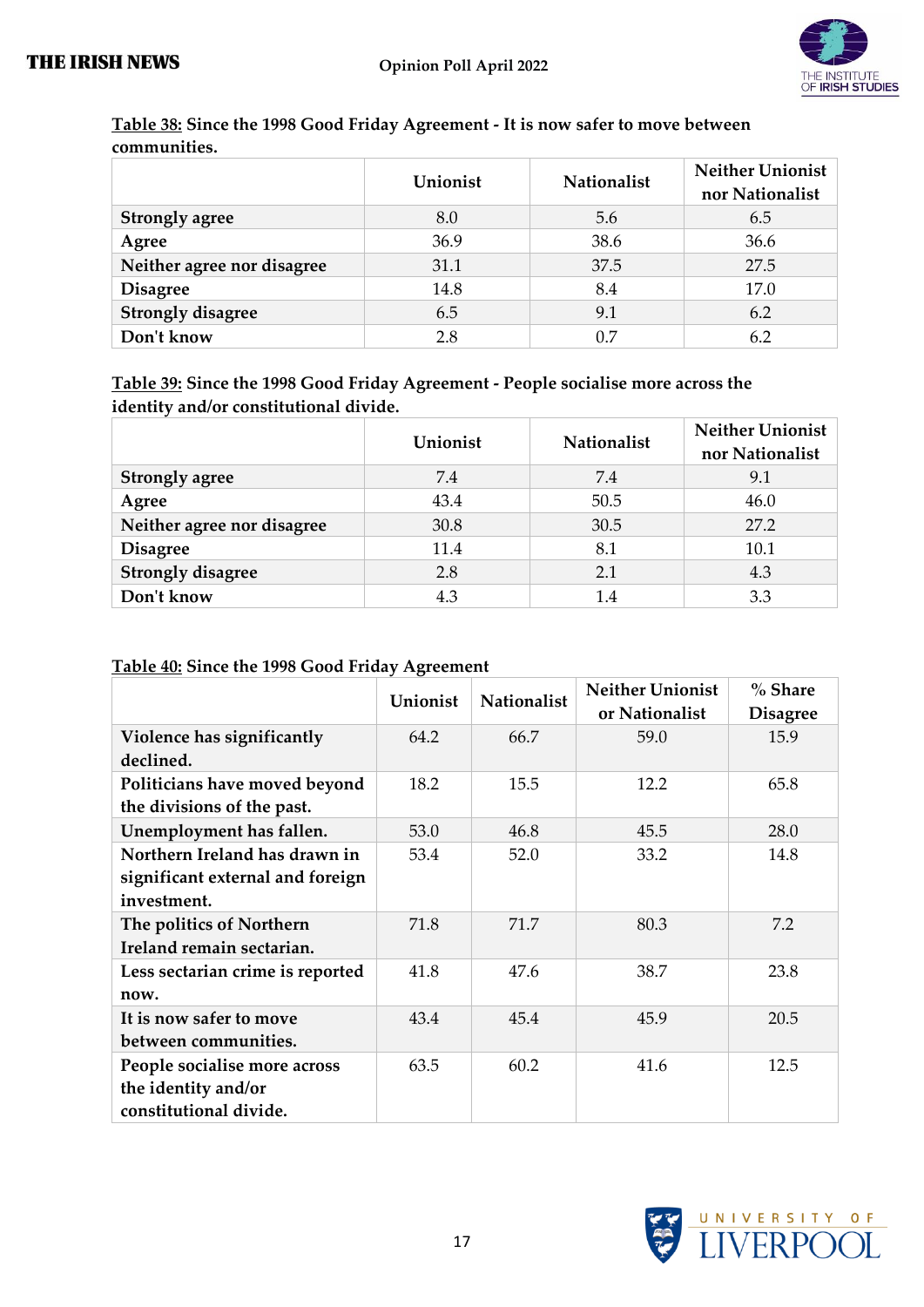

#### **Effect and Performance**

| Table 41: Effective - delivering for society - The Assembly (1998–2002) led by David |  |
|--------------------------------------------------------------------------------------|--|
| <b>Trimble and Seamus Mallon</b>                                                     |  |

|                            | Unionist | <b>Nationalist</b> | <b>Neither Unionist</b><br>nor Nationalist |
|----------------------------|----------|--------------------|--------------------------------------------|
| <b>Strongly agree</b>      | 11.7     | 12.6               | 9.4                                        |
| Agree                      | 34.3     | 37.9               | 30.7                                       |
| Neither agree nor disagree | 23.5     | 29.8               | 29.6                                       |
| <b>Disagree</b>            | 11.7     | 7.4                | 7.9                                        |
| <b>Strongly disagree</b>   | 8.6      | 4.2                | 3.6                                        |
| Don't know                 | 10.2     | 8.1                | 18.8                                       |

#### **Table 42: Effective - delivering for society - The Assembly (2007–2017) led by Ian Paisley / Peter Robinson and Martin McGuinness**

|                            | Unionist | <b>Nationalist</b> | <b>Neither Unionist</b><br>nor Nationalist |
|----------------------------|----------|--------------------|--------------------------------------------|
| <b>Strongly agree</b>      | 15.4     | 16.2               | 12.7                                       |
| Agree                      | 38.0     | 46.1               | 33.8                                       |
| Neither agree nor disagree | 19.8     | 24.6               | 24.4                                       |
| <b>Disagree</b>            | 10.8     | 7.4                | 13.5                                       |
| <b>Strongly disagree</b>   | 12.0     | 3.5                | 7.3                                        |
| Don't know                 | 4.0      | 2.1                | 8.4                                        |

#### **Table 43: Effective - delivering for society - The Assembly (2020 – 2022) led by Arlene Foster/Paul Givan and Michelle O'Neill**

|                            | Unionist | <b>Nationalist</b> | <b>Neither Unionist</b><br>nor Nationalist |
|----------------------------|----------|--------------------|--------------------------------------------|
| <b>Strongly agree</b>      | 7.1      | 7.3                | 4.7                                        |
| Agree                      | 20.6     | 26.9               | 15.9                                       |
| Neither agree nor disagree | 17.8     | 18.2               | 19.9                                       |
| <b>Disagree</b>            | 24.3     | 25.2               | 33.6                                       |
| <b>Strongly disagree</b>   | 27.4     | 22.0               | 19.9                                       |
| Don't know                 | 2.8      | 0.3                | 6.1                                        |

#### **Table 44: Effective - leadership for reconciliation - The Assembly (1998–2002) led by David Trimble and Seamus Mallon**

|                            | Unionist | <b>Nationalist</b> | <b>Neither Unionist</b><br>nor Nationalist |
|----------------------------|----------|--------------------|--------------------------------------------|
| <b>Strongly agree</b>      | 16.0     | 12.9               | 13.7                                       |
| Agree                      | 36.1     | 32.9               | 26.0                                       |
| Neither agree nor disagree | 22.5     | 34.6               | 26.4                                       |
| <b>Disagree</b>            | 8.0      | 7.7                | 12.6                                       |
| <b>Strongly disagree</b>   | 8.0      | 6.3                | 3.2                                        |
| Don't know                 | 9.3      | 5.6                | 18.1                                       |

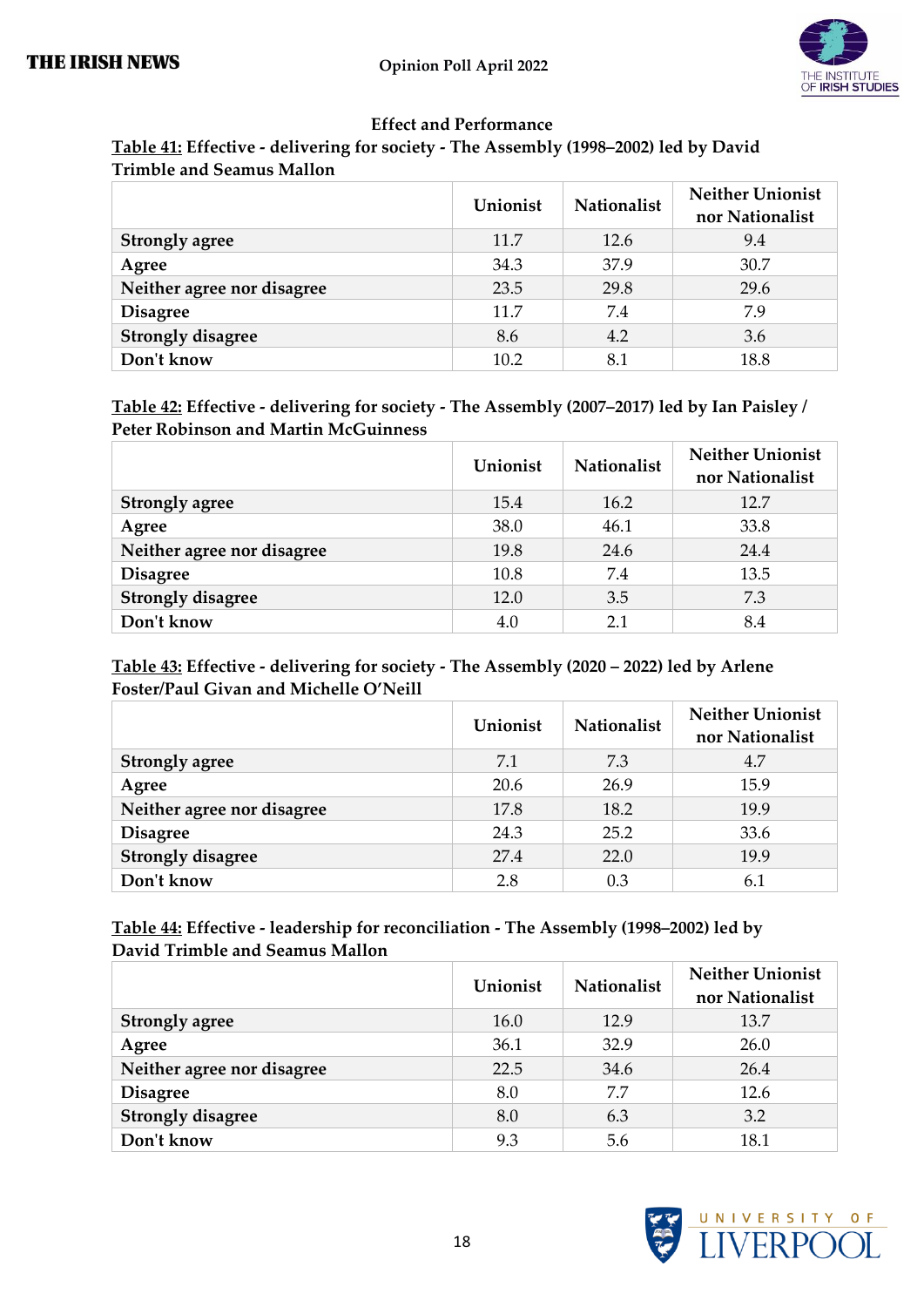

| Table 45: Effective - leadership for reconciliation - The Assembly (2007–2017) led by Ian |  |
|-------------------------------------------------------------------------------------------|--|
| Paisley / Peter Robinson and Martin McGuinness                                            |  |

|                            | Unionist | <b>Nationalist</b> | <b>Neither Unionist</b><br>nor Nationalist |
|----------------------------|----------|--------------------|--------------------------------------------|
| <b>Strongly agree</b>      | 15.4     | 19.2               | 14.8                                       |
| Agree                      | 40.1     | 44.4               | 31.4                                       |
| Neither agree nor disagree | 19.1     | 22.4               | 26.4                                       |
| <b>Disagree</b>            | 10.5     | 8.0                | 13.4                                       |
| <b>Strongly disagree</b>   | 11.7     | 4.5                | 6.9                                        |
| Don't know                 | 3.1      | 1.4                | 72                                         |

**Table 46: Effective - leadership for reconciliation - The Assembly (2020 – 2022) led by Arlene Foster / Paul Givan and Michelle O'Neill**

|                            | Unionist | <b>Nationalist</b> | <b>Neither Unionist</b><br>nor Nationalist |
|----------------------------|----------|--------------------|--------------------------------------------|
| <b>Strongly agree</b>      | 5.6      | 4.6                | 3.6                                        |
| Agree                      | 17.6     | 26.7               | 15.2                                       |
| Neither agree nor disagree | 25.3     | 24.9               | 21.7                                       |
| <b>Disagree</b>            | 25.6     | 18.6               | 27.9                                       |
| <b>Strongly disagree</b>   | 22.8     | 24.2               | 25.4                                       |
| Don't know                 | 3.1      | 1.1                | 6.2                                        |

#### **Table 47:**

|                                 | Unionist | <b>Nationalist</b> | <b>Neither Unionist</b><br>nor Nationalist |
|---------------------------------|----------|--------------------|--------------------------------------------|
| <b>Effective Society</b>        |          |                    |                                            |
| Mallon/Trimble                  | 46.0     | 50.5               | 40.1                                       |
| Paisley/McGuiness/Robinson      | 53.4     | 62.3               | 46.5                                       |
| O'Neill/Foster/Givan            | 27.7     | 34.2               | 20.6                                       |
| <b>Effective Reconciliation</b> |          |                    |                                            |
| Mallon/Trimble                  | 52.1     | 45.8               | 39.9                                       |
| Paisley/McGuinness/Robinson     | 55.5     | 63.6               | 46.2                                       |
| O'Neill/Foster/Givan            | 23.2     | 31.3               | 18.8                                       |

#### **Table 48: Sinn Fein - has the capacity to deliver better healthcare.**

|                            | Unionist | <b>Nationalist</b> | <b>Neither Unionist</b><br>nor Nationalist |
|----------------------------|----------|--------------------|--------------------------------------------|
| <b>Strongly agree</b>      | 3.7      | 34.9               | 7.6                                        |
| Agree                      | 12.7     | 38.0               | 27.4                                       |
| Neither agree nor disagree | 20.1     | 12.3               | 23.8                                       |
| <b>Disagree</b>            | 18.9     | 3.2                | 11.6                                       |
| <b>Strongly disagree</b>   | 38.1     | 7.0                | 14.1                                       |
| Don't know                 | 6.5      | 4.6                | 15.5                                       |

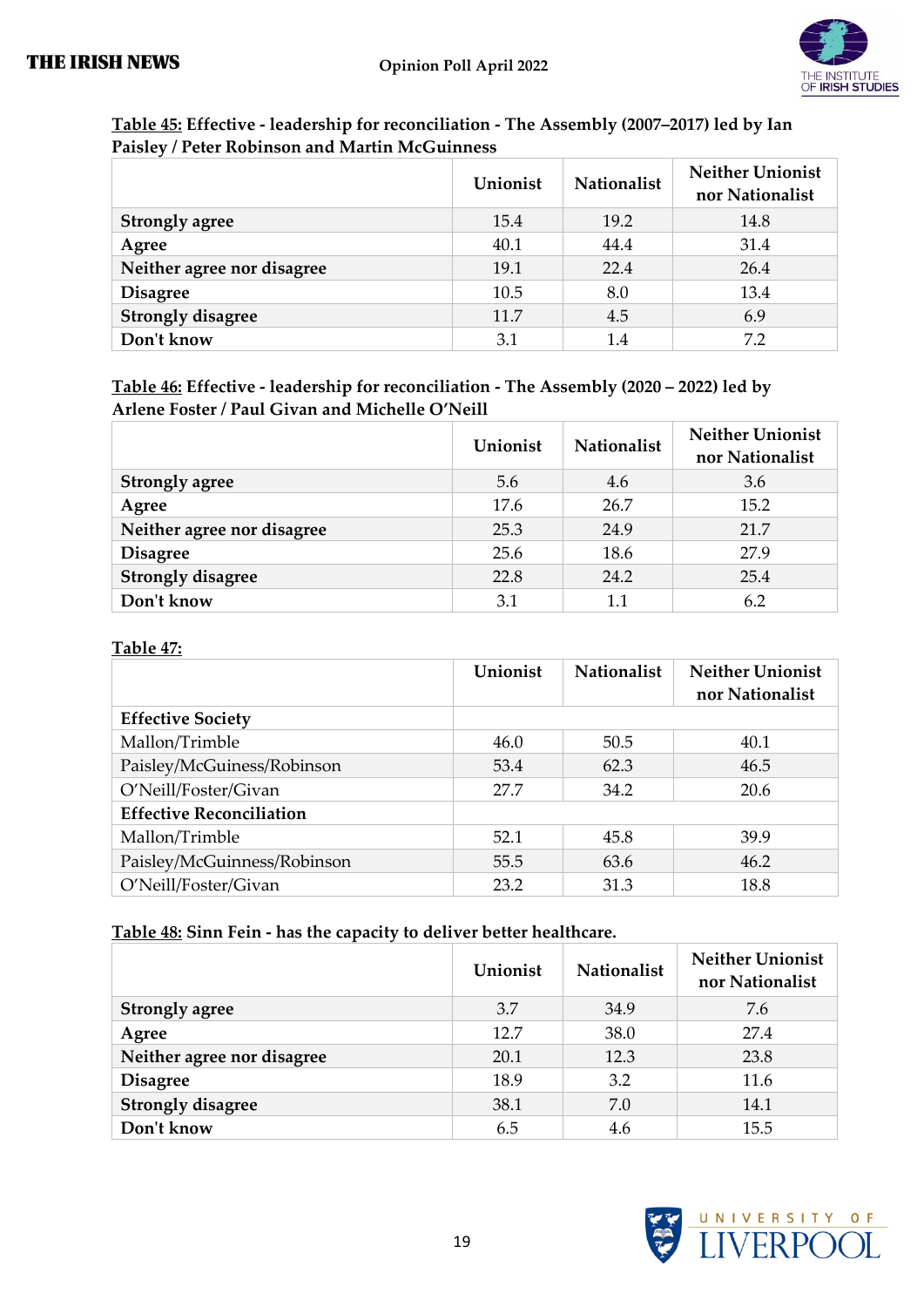

#### **Table 49: DUP - has the capacity to deliver better healthcare.**

|                            | Unionist | <b>Nationalist</b> | <b>Neither Unionist</b><br>nor Nationalist |
|----------------------------|----------|--------------------|--------------------------------------------|
| <b>Strongly agree</b>      | 10.2     | 11.3               | 5.1                                        |
| Agree                      | 29.0     | 22.2               | 16.6                                       |
| Neither agree nor disagree | 26.9     | 20.4               | 27.8                                       |
| <b>Disagree</b>            | 17.6     | 20.4               | 17.7                                       |
| <b>Strongly disagree</b>   | 11.4     | 21.5               | 19.1                                       |
| Don't know                 | 4.9      | 4.2                | 13.7                                       |

#### **Table 50: SDLP - has the capacity to deliver better healthcare.**

|                            | Unionist | <b>Nationalist</b> | <b>Neither Unionist</b><br>nor Nationalist |
|----------------------------|----------|--------------------|--------------------------------------------|
| <b>Strongly agree</b>      | 2.5      | 20.9               | 10.5                                       |
| Agree                      | 17.6     | 47.0               | 28.3                                       |
| Neither agree nor disagree | 33.4     | 17.1               | 26.1                                       |
| <b>Disagree</b>            | 21.1     | 8.0                | 12.7                                       |
| <b>Strongly disagree</b>   | 18.0     | 3.8                | 8.3                                        |
| Don't know                 | 7.4      | 3.1                | 14.1                                       |

#### **Table 51: UUP - has the capacity to deliver better healthcare.**

|                            | Unionist | <b>Nationalist</b> | <b>Neither Unionist</b><br>nor Nationalist |
|----------------------------|----------|--------------------|--------------------------------------------|
| <b>Strongly agree</b>      | 11.7     | 15.8               | 6.9                                        |
| Agree                      | 34.3     | 30.2               | 20.7                                       |
| Neither agree nor disagree | 23.5     | 20.7               | 32.7                                       |
| <b>Disagree</b>            | 15.1     | 15.1               | 12.0                                       |
| <b>Strongly disagree</b>   | 8.3      | 14.4               | 11.6                                       |
| Don't know                 | 7.1      | 3.9                | 16.0                                       |

#### **Table 52: TUV - has the capacity to deliver better healthcare.**

|                            | Unionist | Nationalist | <b>Neither Unionist</b><br>nor Nationalist |
|----------------------------|----------|-------------|--------------------------------------------|
| <b>Strongly agree</b>      | 10.8     | 7.0         | 4.0                                        |
| Agree                      | 16.4     | 11.9        | 10.9                                       |
| Neither agree nor disagree | 34.0     | 19.6        | 26.4                                       |
| <b>Disagree</b>            | 17.9     | 23.2        | 18.5                                       |
| <b>Strongly disagree</b>   | 12.3     | 28.4        | 21.7                                       |
| Don't know                 | 8.6      | 9.8         | 18.5                                       |

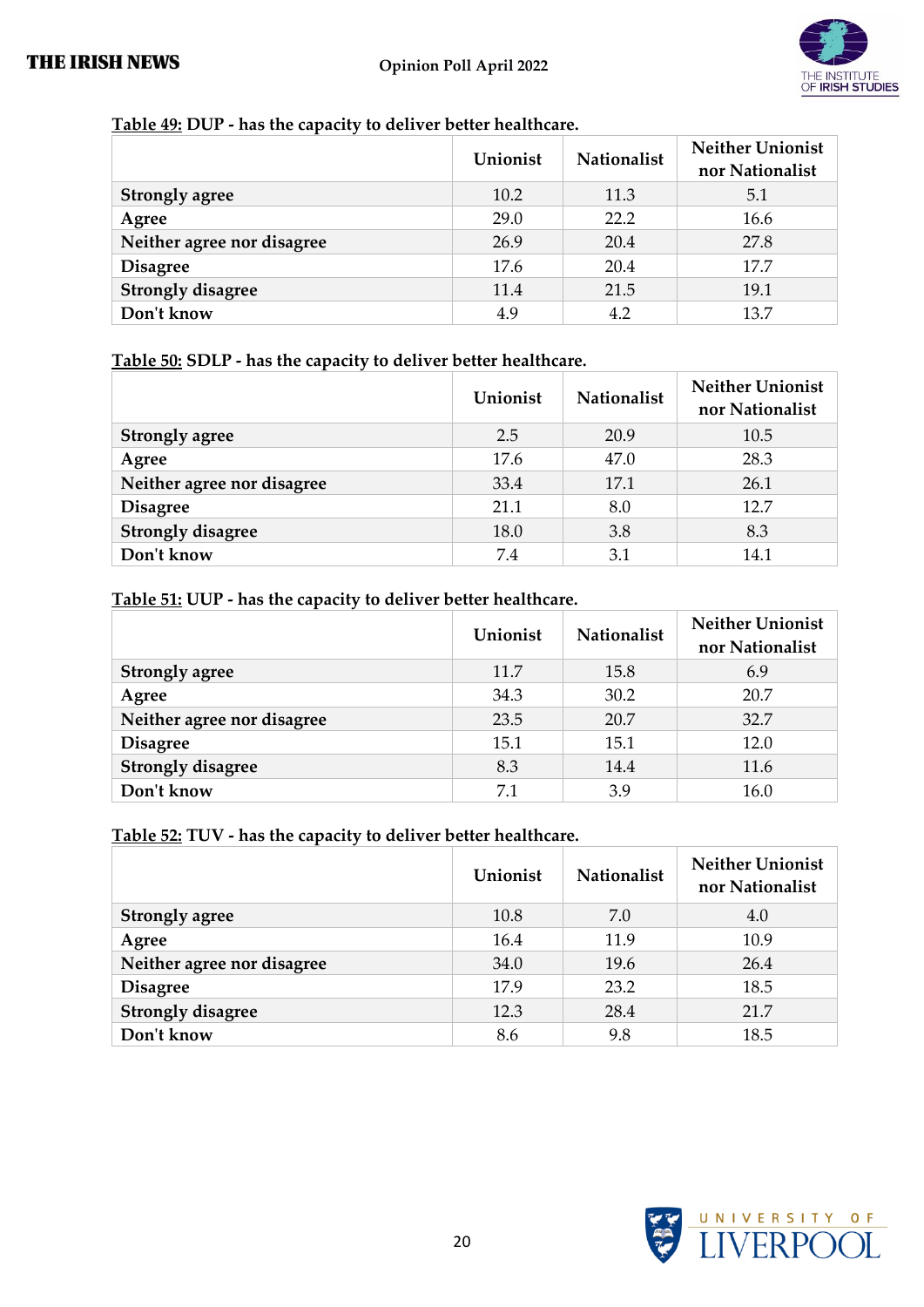

#### **Table 53: Alliance - has the capacity to deliver better healthcare.**

|                            | Unionist | <b>Nationalist</b> | <b>Neither Unionist</b><br>nor Nationalist |
|----------------------------|----------|--------------------|--------------------------------------------|
| <b>Strongly agree</b>      | 5.6      | 22.5               | 12.0                                       |
| Agree                      | 19.2     | 39.8               | 33.7                                       |
| Neither agree nor disagree | 27.9     | 19.7               | 22.1                                       |
| <b>Disagree</b>            | 25.1     | 8.1                | 9.4                                        |
| <b>Strongly disagree</b>   | 13.9     | 4.6                | 6.9                                        |
| Don't know                 | 8.4      | 5.3                | 15.9                                       |

#### **Table 54: Greens - has the capacity to deliver better healthcare.**

|                            | Unionist | <b>Nationalist</b> | <b>Neither Unionist</b><br>nor Nationalist |
|----------------------------|----------|--------------------|--------------------------------------------|
| <b>Strongly agree</b>      | 2.8      | 16.1               | 8.0                                        |
| Agree                      | 8.7      | 31.8               | 22.5                                       |
| Neither agree nor disagree | 31.9     | 24.1               | 32.2                                       |
| <b>Disagree</b>            | 26.3     | 11.2               | 9.1                                        |
| <b>Strongly disagree</b>   | 17.6     | 10.5               | 9.1                                        |
| Don't know                 | 127      | 6.3                | 19.2                                       |

#### **Table 55: People Before Profit - has the capacity to deliver better healthcare.**

|                            | Unionist | Nationalist | <b>Neither Unionist</b><br>nor Nationalist |
|----------------------------|----------|-------------|--------------------------------------------|
| <b>Strongly agree</b>      | 3.1      | 16.0        | 9.4                                        |
| Agree                      | 11.1     | 32.1        | 24.2                                       |
| Neither agree nor disagree | 27.2     | 25.8        | 30.0                                       |
| <b>Disagree</b>            | 20.7     | 8.4         | 9.0                                        |
| <b>Strongly disagree</b>   | 22.8     | 8.4         | 8.7                                        |
| Don't know                 | 15.1     | 9.4         | 18.8                                       |

#### **Table 56: % share performance of Ministers ranked over 5 on a scale on 1 (poor performance) to 10 (excellent performance).**

| <b>Robin Swann</b>      | 59.6 |
|-------------------------|------|
| Naomi Long              | 46.1 |
| Nicola Mallon           | 42.0 |
| <b>Conor Murphy</b>     | 39.7 |
| Deidre Hargey           | 33.4 |
| <b>Gordon Lyons</b>     | 32.1 |
| Peter Weir              | 31.2 |
| <b>Edwin Poots</b>      | 30.9 |
| <b>Diane Dodds</b>      | 30.6 |
| <b>Michele McIlveen</b> | 29.4 |

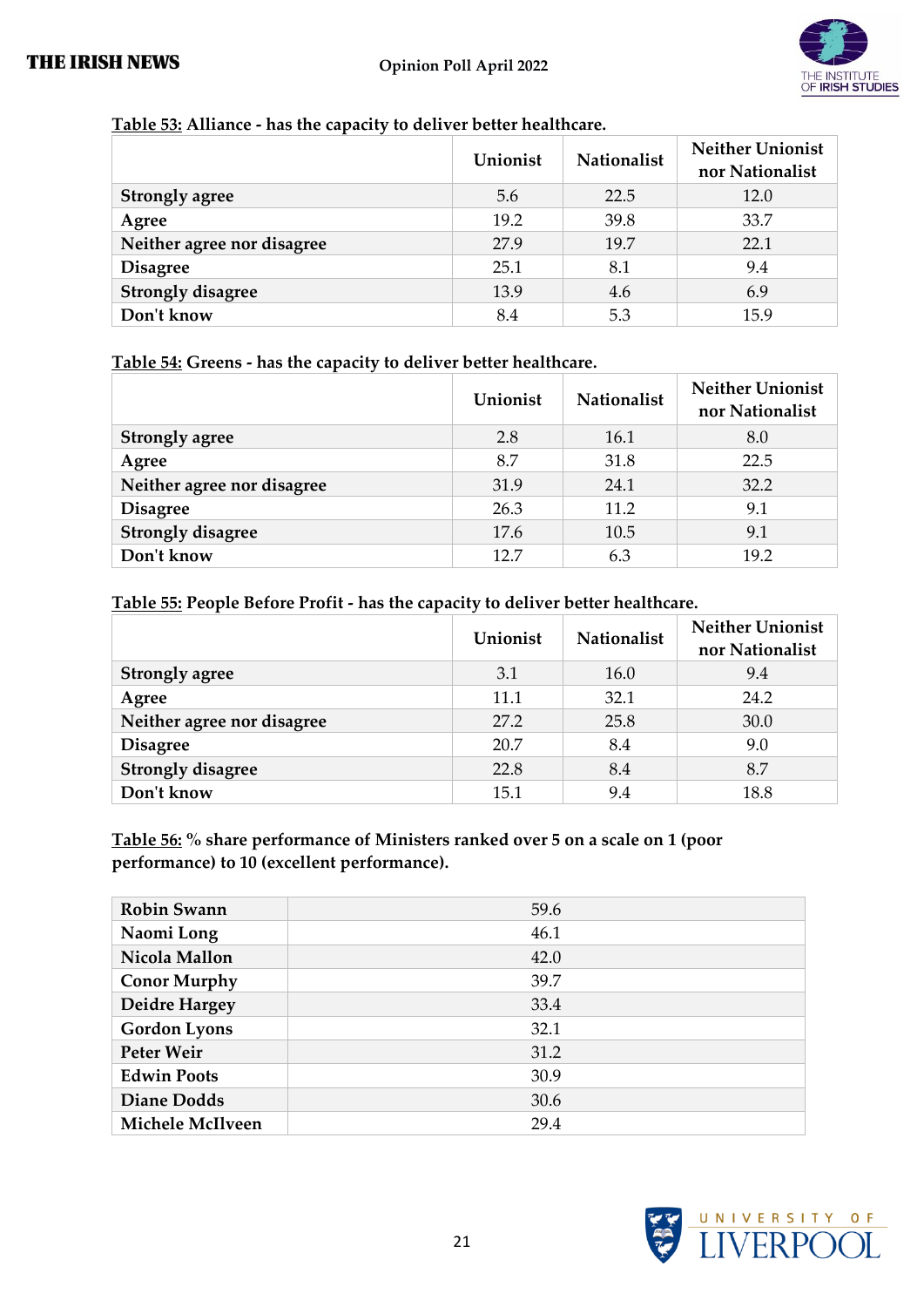

**Percentage share of sample who will vote for the following parties after casting their 1st preference vote.**

**Table 57: Which other party will you transfer your 2nd preference vote to?**

|                                               | Unionist | <b>Nationalist</b> | <b>Neither Unionist</b><br>nor Nationalist |
|-----------------------------------------------|----------|--------------------|--------------------------------------------|
| <b>Democratic Unionist Party (DUP)</b>        | 14.4     | 0.8                | 1.1                                        |
| Sinn Fein (SF)                                | 0.4      | 11.3               | 3.4                                        |
| Social Democratic and Labour Party (SDLP)     | 4.2      | 38.9               | 24.1                                       |
| <b>Ulster Unionist Party (UUP)</b>            | 29.5     | 2.9                | 13.2                                       |
| <b>Alliance Party</b>                         | 10.5     | 20.9               | 17.8                                       |
| <b>Traditional Unionist Voice</b>             | 18.2     | 0.8                | 1.1                                        |
| Green                                         | 2.1      | 10.5               | 11.5                                       |
| Aontu                                         |          | 0.4                |                                            |
| <b>Northern Ireland Conservatives</b>         | 1.4      | 0.4                | 1.1                                        |
| <b>People Before Profit</b>                   | 1.4      | 5.0                | 6.3                                        |
| Other (please specify)                        | 1.4      |                    |                                            |
| I have not decided which party to transfer to | 9.5      | 3.3                | 13.8                                       |
| I will not transfer my vote to another party  | 7.0      | 4.6                | 6.3                                        |

#### **Table 58: Which other party will you transfer your 2nd preference vote to**

|                    | <b>DUP</b> | <b>SF</b> | <b>SDLP</b> | <b>UUP</b> | <b>Alliance</b> | <b>TUV</b> | Green | <b>PBP</b> |
|--------------------|------------|-----------|-------------|------------|-----------------|------------|-------|------------|
| <b>DUP</b>         |            | 2.0       | 5.3         | 17.0       | 2.8             | 40.0       | 3.1   |            |
| <b>SF</b>          | 0.7        |           | 15.8        |            | 9.2             | 2.5        | 18.8  | 26.7       |
| <b>SDLP</b>        | 6.6        | 49.3      |             | 7.0        | 26.6            | 2.5        | 3.1   | 20.0       |
| <b>UUP</b>         | 49.7       | 2.5       | 10.5        |            | 16.5            | 20.0       | 3.1   |            |
| Alliance           | 4.6        | 13.4      | 43.4        | 31.0       |                 |            | 46.9  |            |
| <b>TUV</b>         | 21.2       | 1.0       | 2.6         | 22.0       | 1.8             |            |       |            |
| Green              | 2.0        | 10.9      | 1.3         | 2.0        | 18.3            | 2.5        |       | 20.0       |
| Aontu              |            | 0.5       |             |            |                 |            |       |            |
| <b>NI</b>          | 0.7        | 1.0       | 1.3         | 3.0        | 0.9             |            |       |            |
| Conservatives      |            |           |             |            |                 |            |       |            |
| <b>PBP</b>         |            | 6.0       | 6.6         | 3.0        | 5.5             |            | 9.4   |            |
| <b>Not Decided</b> | 6.0        | 9.0       | 6.6         | 7.0        | 17.4            | 17.5       | 9.4   | 13.3       |
| No Transfer        | 8.6        | 4.5       | 6.6         | 8.0        | 0.9             | 15.0       | 6.3   | 20.0       |